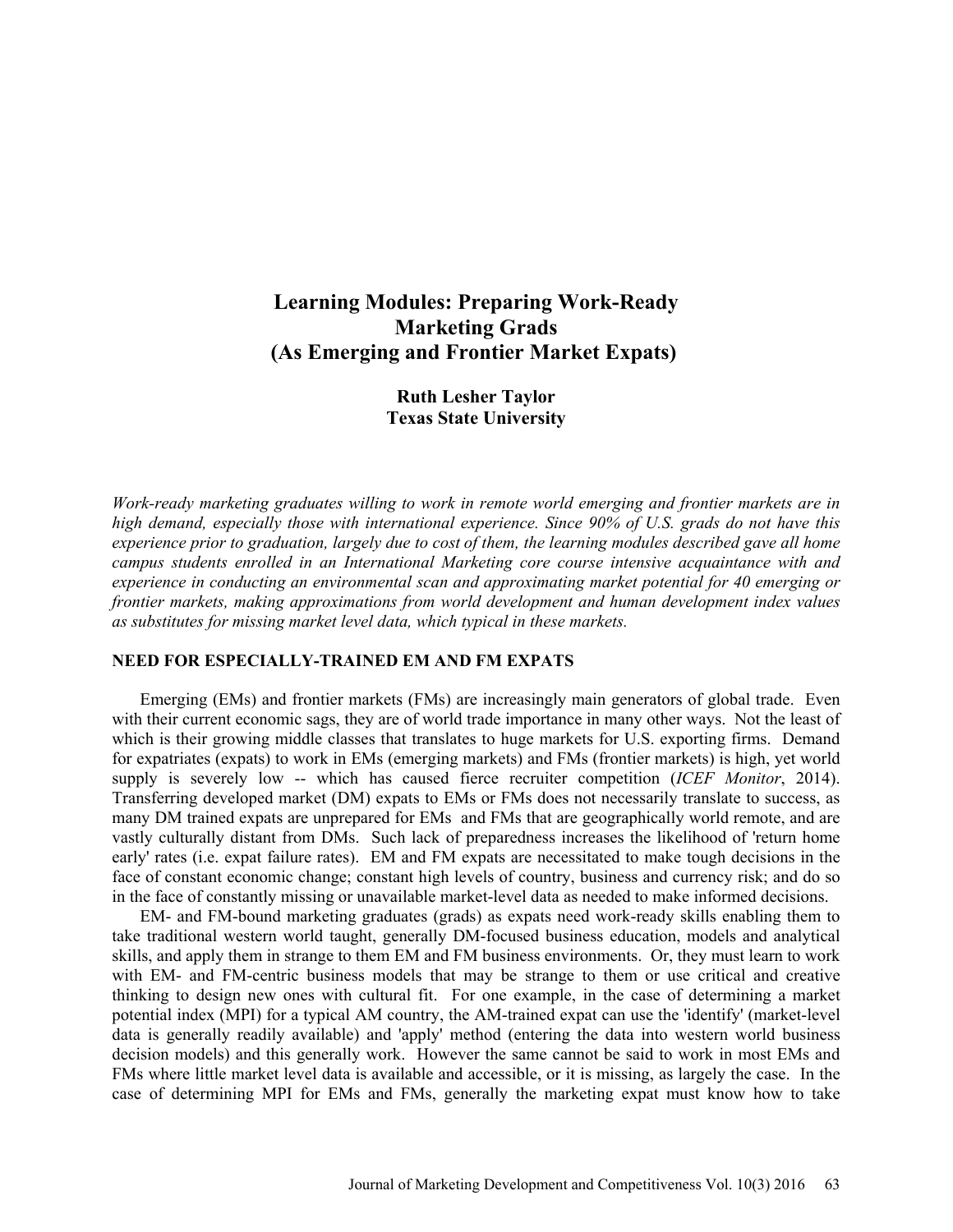variably-measured World Development Index (WDI) and Human Development Index (HDI) data values (such as BTUs (gas consumption); Kilowatts (electrical consumption); miles (of paved roads); numbers (of TVs per capita); dollars of imports as % GDP; and others (as generally published for most nations by the United Nations, World Bank, International Monetary Fund, and/or other world-level entities) and convert these values to a usable common scale,; then use the derived common values, weight them, then with several mathematical functions that are not so straightforward derive an 'approximation of MPI for the EM or FM. This concept will be addressed later as an inherent part of one of the Modules presented in this paper. Being able to determine workarounds for missing data to accomplishment information goals is but just one of the ways that skills needed by worldwide expats today have changed from the time in the mid-1990s when most world trade was conducted between a 'triad' of AM-strata countries, the European Union, Japan and the United States. Today, world trade, depending on type of good traded, is largely dominated by EMs and FMs in terms of their export of primary goods and raw materials, and dominates in their import of important secondary goods (Held, 2000). To be successful, grads as EM or FM expats, must have developed cultural open-mindedness and been trained with work-ready skills to conduct business in countries where diverse cultural and 'doing business there' unfamiliar terrains must be navigated, which is not an easy task (Ladika, 2016), albeit EMs and FMs are where expat demand is. are markets where expats are needed today.

While there is no substitute for 'feet on the ground' experience in a culture, especially in those with great cultural distance from one's homeland, classroom training can have value in preparing graduates for today's worldwide workforce (Ladika, 2016). This is especially a good internationalization of students method as it reaches 90% of those in enrolled who, on the national average probably will not have international experience before they graduate (NAFSA, 2016) -- largely because they cannot afford one (Lipka, 2015). And, gives those who do study abroad a wide array of world exposure, not limited to their one country of study abroad. Home campus classroom training that focuses on EMs and FMs located in remote regions of the world is especially important to all students. The Modules described in this paper may serve as a benchmark for home campus core-course integrated internationalization of students that could be used in a standalone course or integrated into an international market course as this paper describes. These completion of these Modules could also serve as preparation for an follow-on study abroad participation which, of course, would be the ideal for those study abroad participants.

## **HOW ARE U.S. BUSINESS SCHOOLS DOING?**

How are U.S. business schools doing in preparing their graduates with open-mindedness and workreadiness for today's global, yet multipolar, workplace? Research surveys and interviews show that they could do far more. That is to prepare graduates for EM and FM expat service, and importantly, prepare them as future expat human resources managers (Ladika, 2015). The AACSB report (2011) on the "*Globalization of Management Education,*" reported that, largely, present efforts by U.S. business schools to globalize are generally a series of independent, fragmented activities, including that of building a diversity of faculty and students, creating limited cross-border partnerships, and initiating limited geographic study abroad programs. According to AACSB (2011), the weaknesses appear to be that these are generally insufficiently implemented without concrete planned learning experiences and learning outcomes. This weakness leaves a lot of room for needs improvement that is suggested as follows. The need for: (1) creating a broader array of study abroad opportunities in more world regions; (2) encouraging students to acquire multi-language training; (3) heightening graduate's cultural openmindedness; and, need for (4) improving graduates' preparedness by incorporating global perspectives in the core curriculum This AACSB report contended that U.S. schools of business are largely traditional bound and have less inertia in facing change than do most multinational businesses (AACSB 2011, as reported by Ladika, 2016). Many of these schools of business internationalize students from a narrow world perspective illustrated by the fact that the majority of U.S. study abroad placements are in European countries with 40% of these taking place in just four countries: the United Kingdom, Italy, Spain and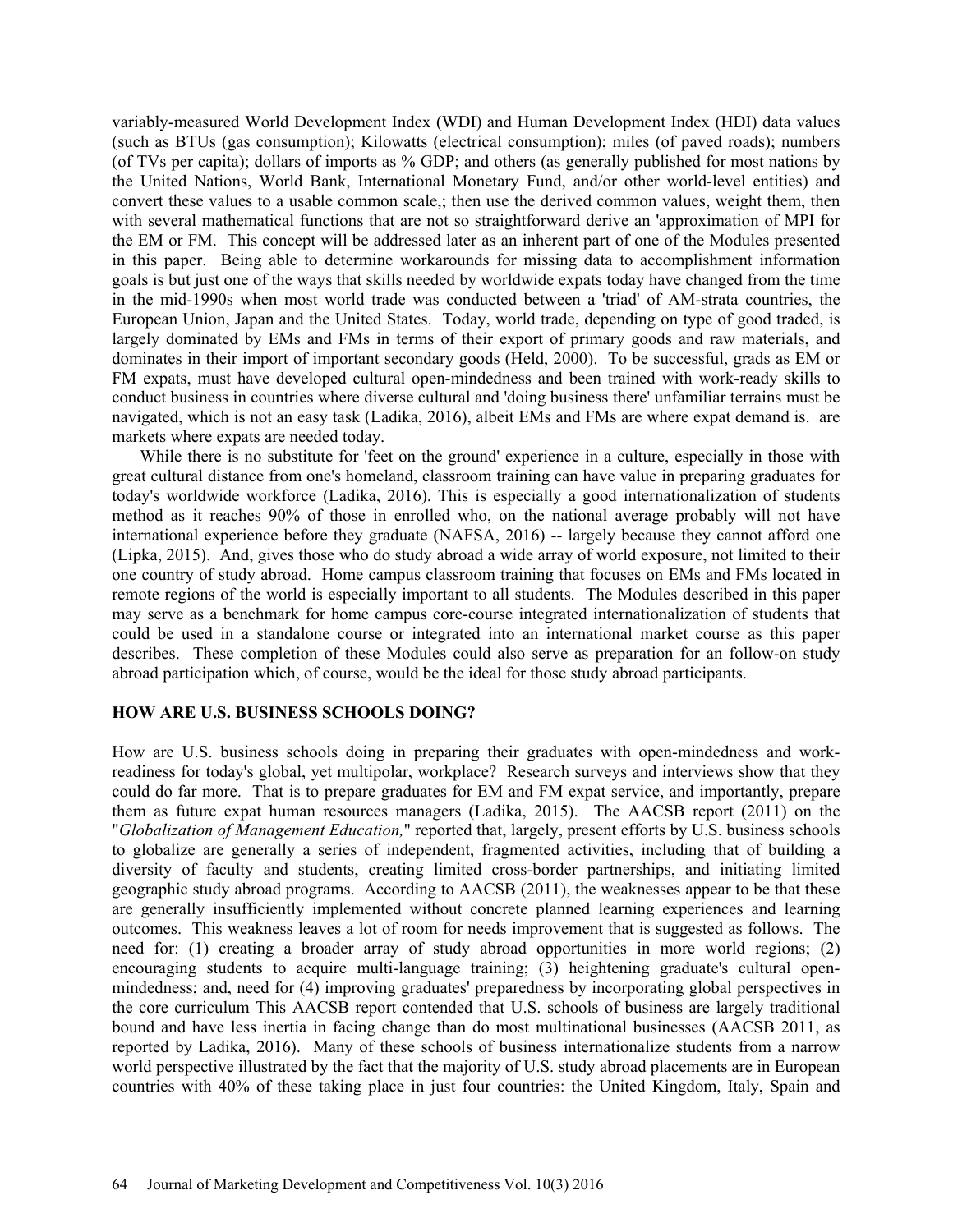France. NAFSA has long advocated, there is a need to increase the number and diversity of U.S. students studying abroad, and to encourage study in non-traditional locations (NAFSA, 2016).

### **NEW BREED OF EXPATIATES AND CURRICULA MATERIAL**

As Connelly (2009) expressed, what the world needs is a new breed of expatriates. This educator/author contends that this g0al can more readily be accomplished if there is brought to the schools of business textbook market a need breed of international marketing textbooks and teaching/learning materials applicable to integrating EM and FM perspectives in U.S. core curriculum course classrooms, whereas, this study's primary research showed, current ones are largely DM-centric.

#### **INTENT OF PAPER**

This paper's main intent is centered on the need for new curriculum texts and associated teaching/learning materials useful in domestic campus core-course classrooms that will help to advance marketing graduates' EM- and FM-oriented open-mindedness and work-readiness as entry-level EM and FM expats. The twelve EM- and FM-focused training modules as implemented in Pilot One (as an outof-class project) and Pilot Two (as an in-class project completed on in-class work days that alternated with lecture days). When completed, the Modules collectively become a comprehensive EM and FMfocused market potential country analysis project that could be used by graduates in their in interview processes as their 'Special Training' could be a legitimate resume line item, and used in other life-learning processes.

Overviews of the two implementation processes are provided. Both served to integrate EM and FM foci into the regular curricula content of an undergraduate international marketing course (the Modules are, also, readily applicable to use in a graduate level course). Completion of these modules emphasized students' understanding of the needed scope of an EM or FM business environment scan with special emphasis on accessing market intensity, market consumption capacity; commercial infrastructure, market receptivity, economic freedom and business, county, and political risk analysis as well as economic factors, and understanding how these impact market potential. Added learning outcomes included students developing special affinity for and connectivity with emerging and frontier markets in terms study abroad opportunities, personal travel and future work careers.

#### **METHODS**

Pretests of student knowledge and skills sets were first conducted. Review of literatures followed. Five available international marketing texts were analyzed for content coverage related to EMs or FMs. Twenty syllabi, obtained from other personally-known international marketing educators and/or harvested from Internet postings of syllabi, that were content analyzed for inclusion of EM- or FM-related required readings or experiential projects. Findings of these two content analyses pointed to the narrow world scope of content coverage in international marketing courses, texts and related teaching/learning materials. The twelve EM/FM focused, modules of this study as shown in Appendix B (Pilot 1) were integrated into three sections of an undergraduate international marketing course this author/educator taught (n= 120 students) with the overriding intent of opening marketing graduates' minds to the EM and FM worlds of business, and of enabling them with environment scanning and MPI-related knowledge and skills sets as needed to be applied in the ever dynamic and chaotic worlds of EMs and FMs. The Pilot 2 (Appendix C) was implemented in a single class section of 40 students due to no reason other than conflicting courses taught that semester.

The Pilot implementations of these Modules took place at a occurred at a large, Hispanic-serving institution of higher education where many students are first generation college students, and where many of them, as is true with the majority of post-secondary students, could not afford a follow on study abroad experience unless they received a related scholarship. This college is considered an advancing, albeit still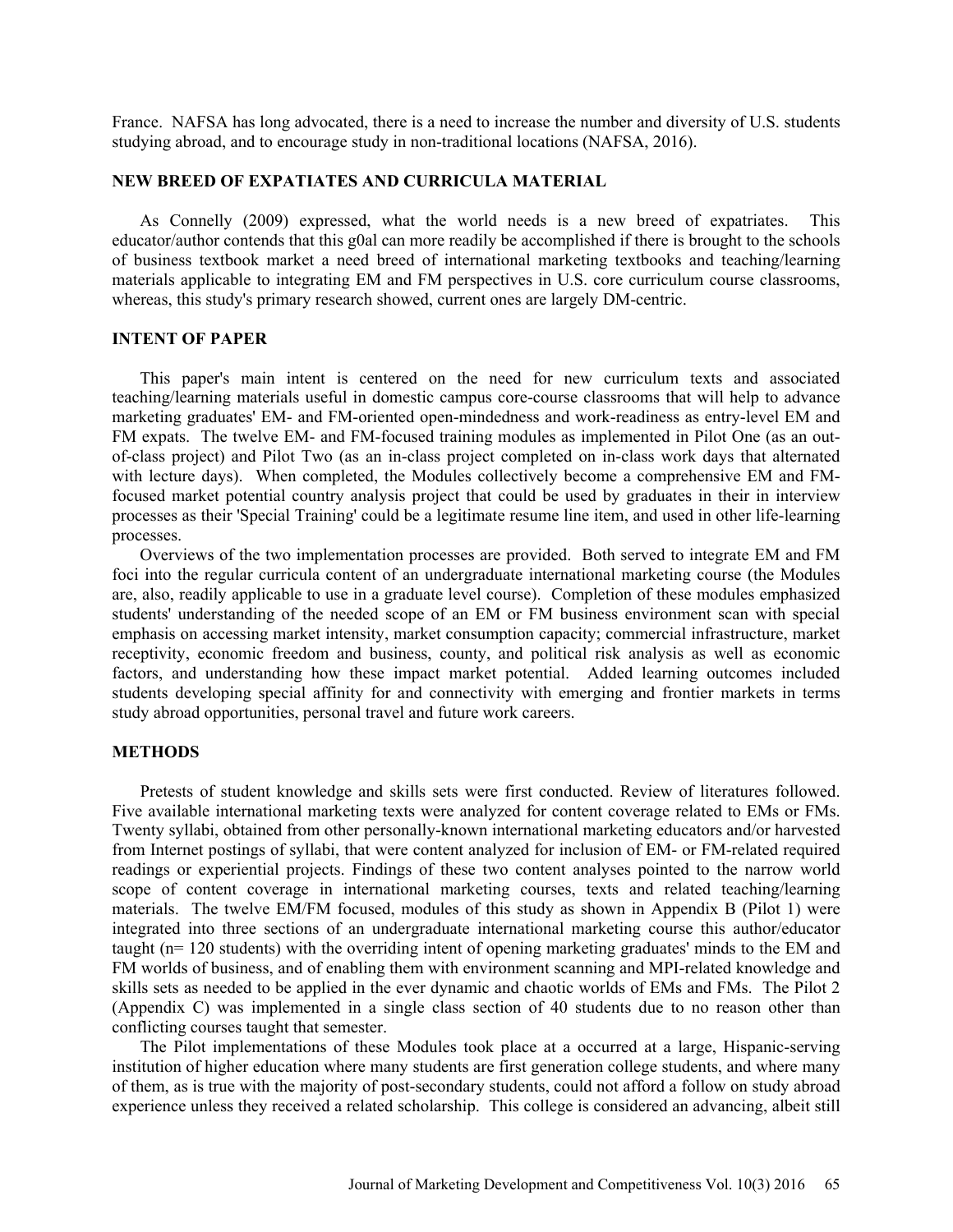secondary strata college of business at a university in southwestern U.S. where all business academic majors and minors are required to take the international marketing course- a required core course requirement, which reached a cross-section of largely business majors of five business disciplines and a few other disciplines. The typical marketing majors as enrollees in the course offerings for the past several years typically pursue careers in sales and sales management or services management careers with few, if any, pursuing international marketing related careers. This pursuit of career statistic may change with marketing students exposure to EMs and FMs, and due to the fact that the college does have a newly-implemented minor in international business requiring a twelve hour academic hour core, of which three can be earned taking the required international marketing course. This minor is intended to promote graduates' understanding of economic and financial differences across countries and provide them a broad background in international management and marketing.

Post-implementation surveys were conducted. These were from both students' and educator' perspectives.

#### **REVIEW OF LITERATURE AND IMPLICATIONS FOR EM/FM FOCUS MODUL**

Review of literature findings are presented here in sections by individual concept researched: (1) Percentage status of U.S. students studying abroad programs for degree credit by number, diversity, and by geographic placement; (2) the importance of EM and FM countries in world trade; (3) world demand, supply, and migration of expatriates; and (4) economic development strata and country categorizations. Implications of presented findings to Module development are provided at the end of each section.

# **Present Status of U.S. Students Studying Abroad**

Types of U.S. study abroad opportunities range from a two-week study/travel event to that of earning a Ph.D. degree abroad. U.S. students studying abroad for degree credit has experienced a 5.2% growth in the past five years (NAFSA, 2016), although this growth represents a relative minor percent of the total U.S. body of students studying abroad, that is just under 1.5% of total student enrollments in U.S. degree granting institutions (NAFSA, 2016). U.S. students who do participate in study abroad programs appear to do so in limited world locations, with over half of them (53%) in 2013-2014 taking placements in Europe, with the United Kingdom the most popularly chosen destination (*U.S. News*, 2016). Non-European placements during same time period included China, Costa Rica, and Australia, Chile, Mexico, and Peru (*US News*, 2016). Other statistics, viewed from a holistic perspective, revealed the following: (1) An overwhelming majority studying abroad in Europe, with 40% of these selecting one of four countries: UK, Italy, Spain, and France (NAFSA, 2014); (2) seventy-five percent (75%) of U.S. study abroad students are white in terms of ethnicity (Fusion, 2016); (3) the percentage of a state's (50 U.S. states and District of Columbia surveyed) students studying abroad (as a percent of as a states' total U.S. students enrollments in its collective of all its degree granting institutions) this percentage varied by state in 2013 - 2014: (a) Alaska the lowest percent (.32%) and District of Columbia the highest (5.82%); (b) U.S. study abroad participants' home institution of study appears to be geographically concentrated largely at institutions located in the northeastern United States; with lowest percentages of home institutions concentrated largely in d Alaska, Idaho, Arizona and West Virginia; (c) the two most populous states, from a total student body enrollment perspective, California (11.1%) and Texas (.97%), commanded only a relatively small percentage of its students studying abroad; followed by only 13/51 with less percentage of states' total student enrollment studying abroad than the .97% of Texas (NAFSA, 2016); and (d) relatively few (10%) U.S. colleges' students participate in some form of study abroad programs prior to graduation (IIE, 2016).

To emphasize the narrow world of most U.S. study abroad placements, refer to Appendix A and note the Dow Jones (2014) categorized country members within the EM economic strata. Only 7/21 of these EM strata country members were included in U.S. study abroad placements, those being: Brazil, Chile, Mexico, Peru, China, India and South Africa. Within the FM economic strata, of Dow Jones socategorized country members, only one of the 30 (1/30) FM country members was mentioned in the U.S.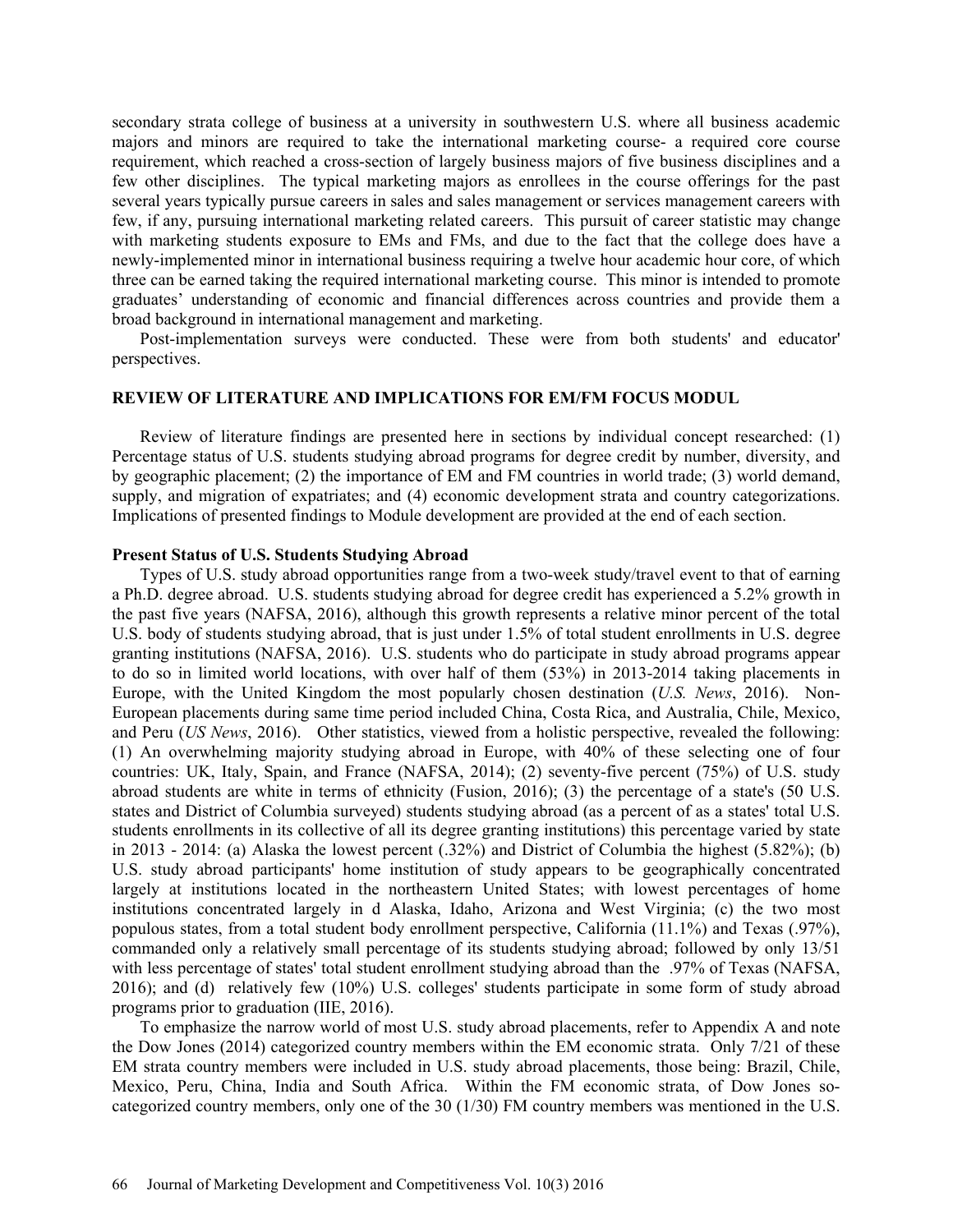study abroad literature reviewed, that being, Argentina. Additionally note, that 26 countries were classified by Dow Jones as DMs; of these, 13/26 (one-half) of these countries were not mentioned in study abroad literature reviewed as being recipients of U.S. study abroad placements during the 2013- 2014 academic year: New Zealand, Austria, Belgium, Denmark, Finland, Iceland, Luxembourg, Netherlands, Norway, Portugal, Sweden, Switzerland and Israel.

As to the implications of these statistics for Module development, the following are pointed out: (1) With U.S. schools of business as 'suppliers' of expatiates, recruiting managers depend on them to help with the initial training of expat talent, thus U.S. grads as expats recruits are expected to have academic training in awareness, knowledge and skills (AKS) that parallel present and near future expected world trade patterns, which presently is not the case; and (2) as adequate AKS educators, normally are faced with limited budgets for new programs and course, to simultaneously reach both the 10% study abroad U.S. students who are getting limited world exposures and needed training, and to reach the 90% of U.S. students not privileged with a study abroad experience simultaneously, these findings imply that now is the time to integration EM- and FM-focused education and training into the undergraduate international marketing course, a core course requirement for all business majors, and integrate EM and FM foci into required international marketing texts as well as associated teaching/learning materials.

#### **Importance of EMs and FMs in World Trade**

As reported by the World Bank (2016), the record-high of emerging market growth was 60% during the period, 2000-2014, as measured by global GDP (in current market prices), and by 2014 it had fallen to 34% of global GDP (about half of that experienced in the 1980s). However, EMs and FMs remain of world trade importance in many other ways: (1) continuing candidate countries for increased economic integration; (2) serving as a major export destination for the rest of the world in terms of commodity supply and demand; (3) serving as a major import source of secondary goods: (4) increasing levels of foreign direct investment; (5) for the official world institution level of official economic development assistance they receive (World Bank, 2016); and (6) and for their growing middle classes (Lee, 2005).

As to the implications of these statistics to Module development the following is pointed out. In this author/educator's opinion, in light of the continuing importance of EMs and FMs in world trade, any U.S. international marketing educator would be remiss in his or her fiduciary relationship to today's marketing students if he or she did not emphasize EMs and FMs in the study of international marketing as these markets offer a high level of opportunities for graduates to serve in EM and/or FM expatriate assignments.

#### **World Demand, Supply, and Migration of Today's Expatriates**

As a group, EMs and FMs possesses about 85% of the world's population, and is expected to grow by three times the rate of DMs between now and 2020 (IMF, 2014). EMs and FMs are, however, the most political and currency risky (Cussen, 2013). For the prepared, great investment returns are possible; for the unprepared, returns may not occur.

Three current world trends are occurring that impact demand and supply of qualified EM and FM expats and adequacy in the training them: (1) the rapid expansion of countries categorized as EMs; (2) the growing boom in EM and FM expatriate hiring (Kharas, 2011) with world demand far outstripping world supply (Alsever, 2013); with the need for more EM and FM focused academic training to reduce multinational training costs and reduce the rate of high cost 'return home early' occurrences that are estimated to be 20% to 50%, depending on country of returning expatriate's assignment (Chalré, 2015); and, (3) as reported by *Entrepreneur 2* (2013), a growing number of young people are migrating toward EMs seeking expatriate placements, foreign employment, and/or entrepreneurial opportunities. This is good, according to The British Council's research (2012) that identified that world economic development patterns affects student international study mobility, as this mobility brings about new perspectives resulting in new academic and business models. NAFSA (2016) reported that 40% of companies surveyed reported missed taking advantage of international business opportunities because of the lack of internationally-competent human resources. And, as more and more multinational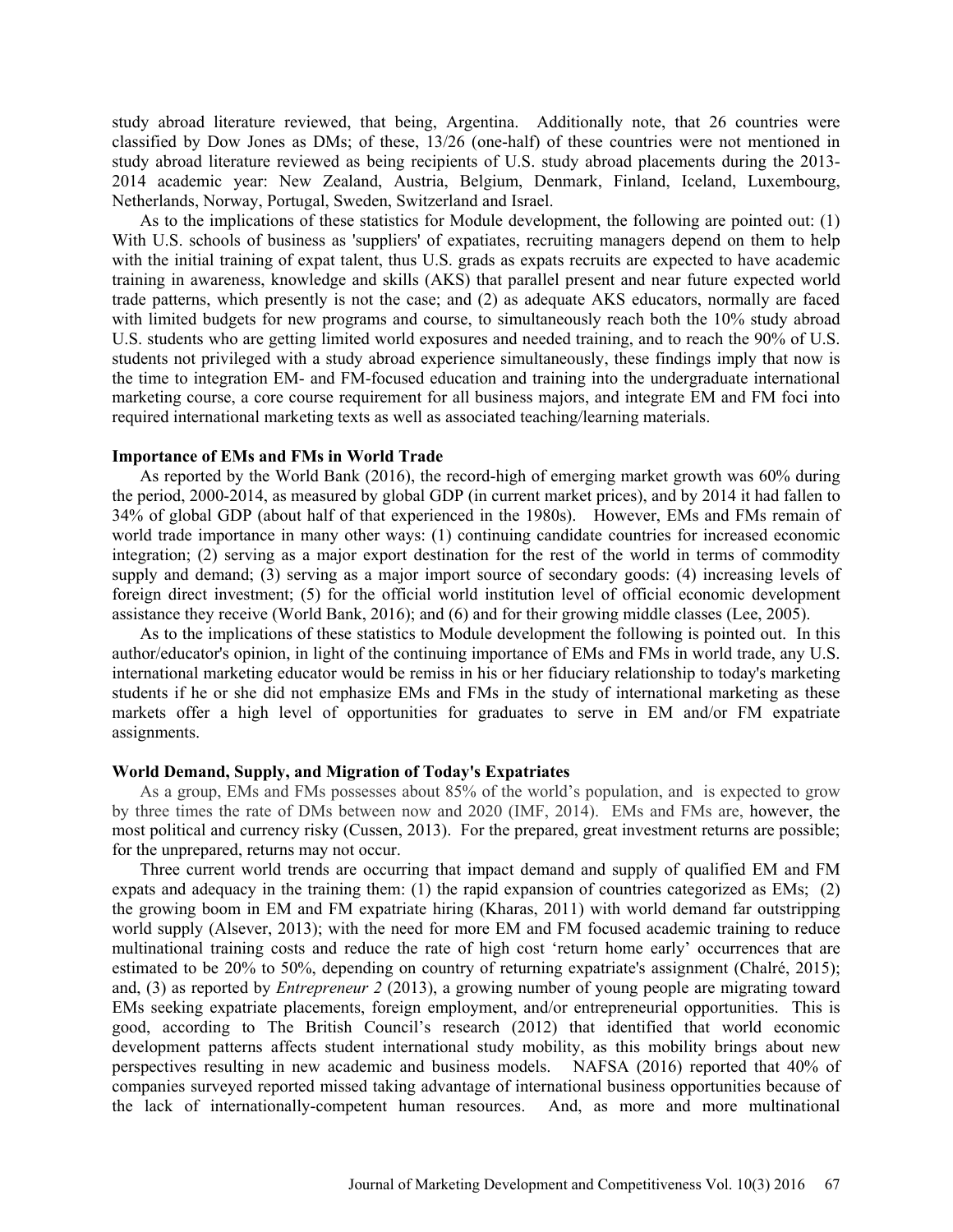corporations expand abroad, their recruiting efforts will focus recruiting workers who have global skills (Ladika, 2016).

As to the implications of these statistics to Module development the following are pointed out: (1) Now is the time for all IM educators to diversify their IM course foci to include emphasis, or more emphasis, on EMs and FMs; (2) it is also time to give emphasis to the extent and complexity of making marketing decisions in the fast changing, risk oriented, albeit, potentially high returns EM and FM markets; as well as (3) as well as the time to illustrate for students the differences in making marketing decisions in EMs and FMs, comparatively with doing same in AMs.

# **Are U.S. Colleges and Schools of Business Doing Enough to Ensure Work-Ready' Graduates?**

Are U.S. schools of business doing enough to train their graduates with cultural open mindedness and work-readiness as needed by today's multinational recruiting firms?" If not, could they do more, and if so, what? Today's grads as future EM and FM expatriates need educated and skilled from a transnational perspective, such that they are educated for, trained to, and have the willingness to be mobilized, on the spur of the moment as needed, to serve as short-term expatriates in posts near home country or in remote world locations.

Even though colleges and schools of business cannot ensure all students 'feet on the ground' international experiences that takes each of them through all the transformative experiences of those a practicing expatriate would gain, educators and curriculum planners can help students gain experiential learning opportunities in and out of the classroom that offer students pseudo-reality expatriate practices. Such practices will never substitute for 'real' experience abroad, although these will predispose graduates toward developing a global mindset and move their gain of EM- or FM-specific work-ready skill set forward. Based on a survey of 800 businesses, findings indicated that undergraduate, MBA and executive programs may need to integrate greater emphasis on assurances of learning such that all graduates achieve training that helps them develop a global mindset and an appreciation for cross-cultural people and crosscultural differences in the world's varying economic and business environments (Ladika, 2016). The need for multinationals to place expat recruits in international assignments continues to grow, and is expected to increase by 50 percent by the year 2020 (Ladika, 2016); and many of these expats will be expected to accept expat posts in EMs and FMs remote world locations. The transformative change predicted in expat placements that has already start to occur is that traditional long term expatriate assignments will give way to growth in short-term assignments (Ladika, 2016) that demand flexibility and mobility on the part of expats.

As to the implications of these statistics to Module development the following are pointed out: (1) Much of today's U.S. schools of business present preparation of marketing graduates is not adequate to serve toward the goal of alleviating some the world's lack of supply of graduates, as expatriates, who are willing to serve and are appropriately trained to serve in EMs and FMs; and (2) this recognized inadequacy serves as a call to international marketing educators and planners to broaden the traditional DM-focus of their internationalization efforts to include focus on emerging and frontier markets. Although some top U.S. academic international marketing programs have introduced EM-focused programs (Gaspar, 2016; and D'Amore-McKim, 2016) are two elite examples), most secondary and tertiary schools of business internationalization efforts have not, perhaps due to some, or many, international marketing educators, themselves, not being adequately trained to do so, and maybe enough unfamiliar with EMs and FMs to introduce them to home country classroom students especially when the nuances of marketing in those economies, the risks of doing so, and the lack of market-level data needed to do so must be covered, and if they have received international marketing training, per se, it may have been largely AM study focused. It can be concluded from literature findings that U.S. schools of business could do a better job in preparing graduates to work effectively in EMs and FMs by doing the following: (1) teaching international work-readiness dispositions and skills; (2) encouraging student to be mobility and gain an affinity toward to short-term assignments; (3) encouraging more of students to gain international experiences of one type or the other, (4) advising students to gain fluency in two or more foreign to them languages; and (5) aiding students in their improvement of intercultural and intercultural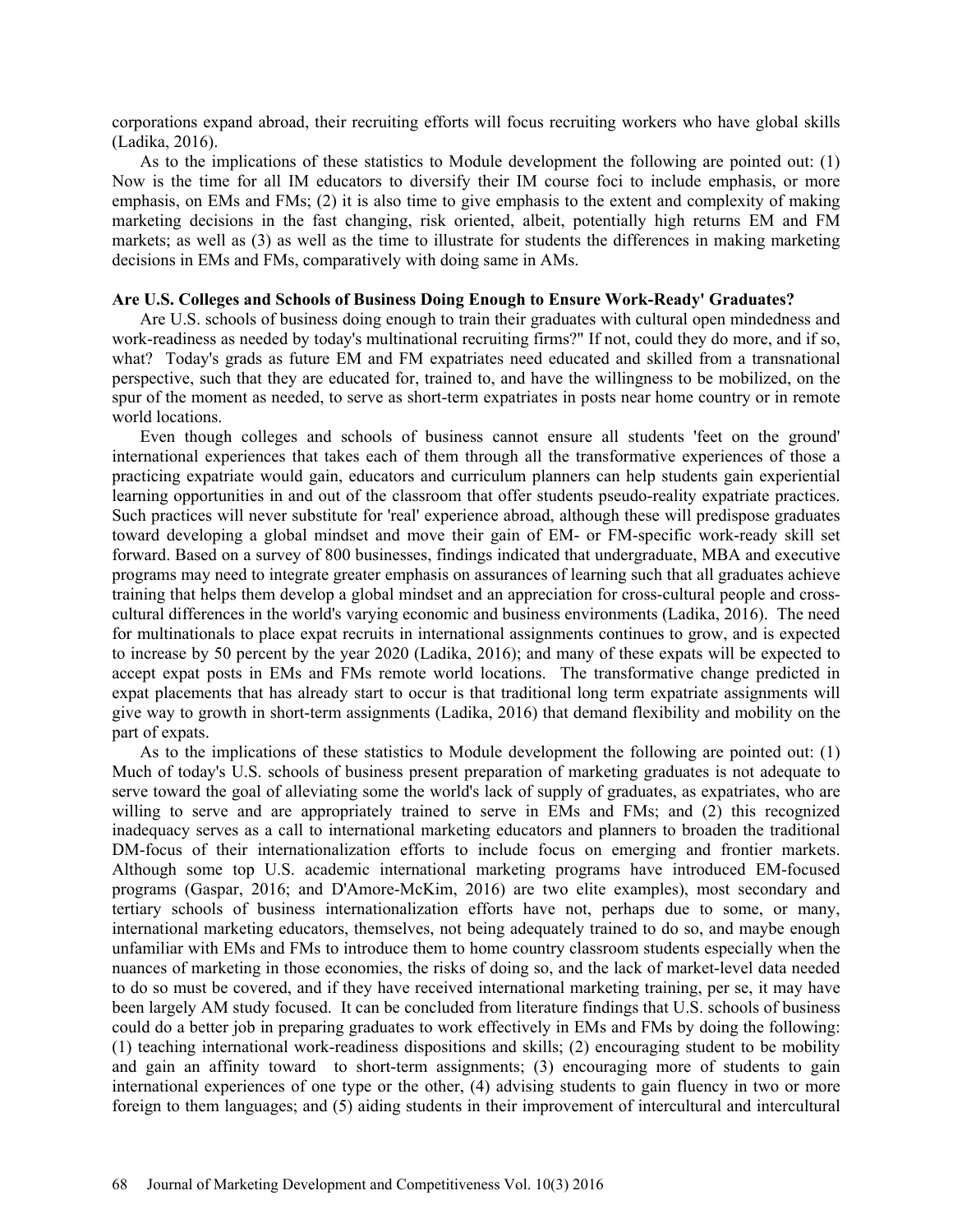leadership skills. To initiate students' acquaintance with how EM and FM business environments vary from DMs, students would benefit from study of economic development strata.

### **EM AND FM ECONOMIC DEVELOPMENT STRATA AND COUNTRY CATEGORIZATIONS**

National economic progress is measured by increase in a nation's capacity to manufacture or otherwise produce goods, based on numeric and value of goods outputs, as compared to the numeric and value metrics of a prior period of time. Although stratifying countries into appropriate economic strata is at a fuzzy task at time, there is no professional agreement on what criteria should be used in strata delineations. Thus, several country classification systems have been published by varying entities as it is an acceptable analysis practice to meaningfully stratify varying economies for study purposes. Some well recognized economic development level stratification systems include those published by, Dow Jones; Standard and Poors; the United Nations; Russell Investments; and others; none agreeably superior to an other. The Dow Jones (2014) Economic Classification System that stratifies all countries into one of three economic development strata, those being: developed markets (DMs), emerging markets (EMs) and frontier markets (FMs), was used in this study. These stratifications were based on criteria that include the following and others: level of GDP per capita; level capital markets open to foreign ownerships; degree of ease relative to capital movements; and availability of and efficiency of marketing distribution, storage and transportation systems; level of industrialization, and level of risk of doing business there; potential of investment reward and strength of their national policy; and readiness to develop procedures and reduce bureaucratic red tape (Zhu, 2014) - issues that frustrated foreign marketers as these have historically served as non-tariff market entry barriers.

DM have the most availability and highest level of refinement of these above named factors, followed by EMs, then FMs. Some economic level stratifications include a least developed (bottom-of-pyramid) economic strata, Dow Jones does not although marketing to the bottom of the pyramid market is beginning to be addressed in all international marketing texts, even if given only minimal content coverage. As to geographic mapping of countries by economic strata, Appendix A shows the worldwide geographic spread of countries which students found intriguing. As EM and FM economies gradually open their borders to IMM's (international marking managers), this opens the world to these FMs vast consumer middle class markets for the sale of an array goods and services (Zhu, 2014), and they make available their bottom of the pyramid markets, and their luxury markets as well. In reality, countries must constantly be reclassified as any one of them experiences rapid growth or declines in economic change, or at times, the categorization systems' authors initiate change as mandated categorization criteria changes. The choice of the current only can be used with the knowledge that these categorizations and criteria again, sooner or later.

 As to the implications of these statistics to Module development the following are pointed out: (1) Appendix A, the Dow Jones (2014) country categorizations, was developed for use in completing the Modules; (2) a pre-test survey was designed to elicit student enrollees awareness of countries as so stratified and the implications of these strata for doing business across the world; and (3) since this concept has little coverage in course related textbooks, supplemental explanatory handouts were prepared and distributed at the beginning of the semester. Additionally, this lack of coverage of concept holds important implications for a 'new breed' of, or revisions of, international marketing course associated texts and related teaching/learning materials.

#### **Comparative Complexities in Making Marketing Decisions amongst EMs, FMs and DMs**

Basic research and analytical skills necessary to thoroughly analyze any potential market, DM, EM or FM, are universals needed by any marketing graduate and are generally covered in related texts and class materials. However, it is the application of these that makes it difficult in EMs and FMs when much needed market-level data is missing or unavailable. Thus, many business decisions made in EMs and FMs may require a much higher level of thinking and application than when market-level data is readily available, as is largely the case in DMs. It appears that, from this author's review of international texts as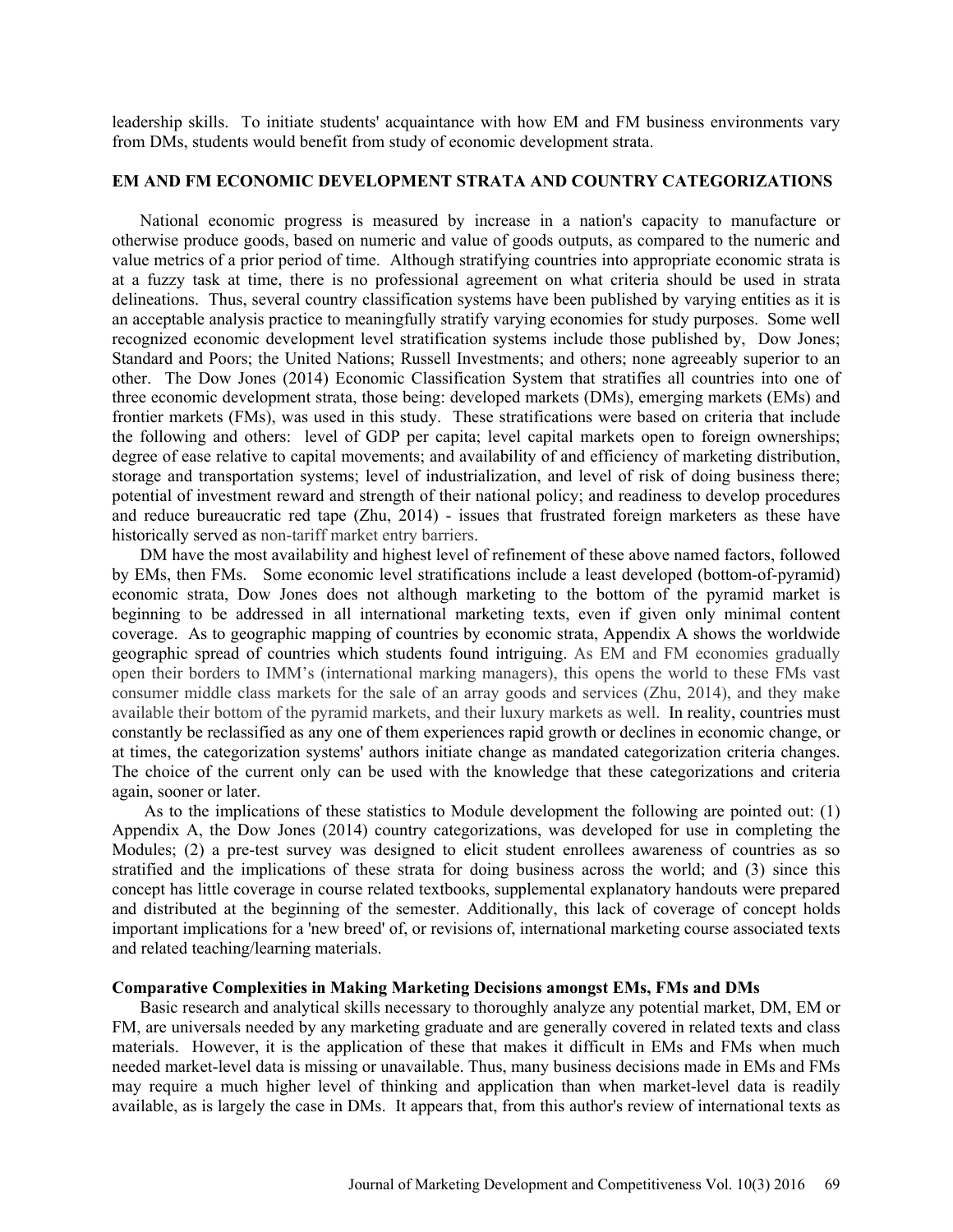mentioned above, and a content analysis of other U.S. international marketing educators' syllabi (n= 20), in the absence of personally interviewing these educators, this research found little evidence of international marketing educators giving attention to application of marketing principles in EMs and FMs.

As far as could be determined in this research analysis of select syllabi (by course description, and syllabus specified course project and/or outside reading requirements) that, in the absence of personally interviewing each syllabi author for more detail, the concept of determining marketing potential for EMs and FMS is not covered, and if mentioned, was given not much content coverage beyond mention of the concept; with the exception of one that included a complete chart showing MPI for emerging markets as published by GlobalEdge – MSU, 2013). And, no mention was made to the necessity of increasing students' awareness that making specific decisions in EMs and FMs is many times quite different than making the same decisions in DMs. Text coverage in every text analyzed was given to the concept that decision making and negotiation procedures and influences on these vary culture to culture, but no further content was given.

One of the most vivid examples of decision making being quite different between DMs and EMs and FMs, is that of determining market potential for a EM/FM versus an DM because of the, drastic at times, variance between market-level data availability and accessibility between market types. In EMs and FMs, where market-level data is missing or unavailable, research analysts (students in this case) are necessitated to turn to world-level data, such as World Development Indicators (WDIs) published by the World Bank, and Human Development Indicators (HDIs) published by the United Nations; convert these variable-measured world-level data indicator values to common scale values; appropriately weight and sum them, then calculate mathematically derive missing and needed market-level data to determine the market potential index (MPI) for an EM or FM, as shown in Appendix B. On the other hand marketlevel data that is generally plentiful and accessible can be used in a more straightforward manner in determining MPI. At times, too, the current MPI is predetermined and published by (GlobalEdge-MSU, 20143, thus it require only, largely, identification and application in terms of Bloom's Taxonomy of Cognitive Behavior (1956), whereas calculating the MPIs oneself takes a much higher order of thinking skills, according to Bloom.

In terms of graduating students with special training for service as expatriates in EMs and FMs, top U.S. schools of business' internationalization efforts have traditionally been the forerunners in paralleling world economic growth patterns, and elite U.S. ones have taken lead. For example, the D'Amore-McKim School of Business at Northwestern University has an undergraduate program that is an academic minor in emerging markets (D'Amore-Mckim, 2016) and Gaspar, 2016), however, many U.S. secondary and tertiary schools and colleges of business have not followed suit. The British Council's research shows it is time for all international marketing programs to place emphasis on EMs and FMs (2012).

As to the implications of these statistics to Module development the following are pointed out:

(1) the need to prepare marketing graduates with work readiness as expatriates serving in EMs and FMs, and the growing demand for them; and (2) the credible need to introduce into, via a pilot thus far, this author/educator EM- and FM-focused international course project, and other authors' related model as they are developed.

## **RATIONALE FOR EM AND FM FOCUS MODULES DEVELOPMENT**

In terms rationale for implementing EM and EM foci into the international marketing course the following are given:

(1) This author/educator's intent in developing these twelve modules was to bring the world of EMs and FMs to the home campus international marketing classroom and make this rich cultural learning and skills-development opportunity available to all enrolled students at the low cost of a regular course offering with the end goal of all students having acquired for themselves a 'special training in EM and FM study' useable as a resume line item and as a life-time learnt skill. This special training resume line item earned has validity as the series of Modules trained students, as pseudo-expats, to research EMs and FMs from individual to comparative country analyses as related to economic, governing systems, cultures,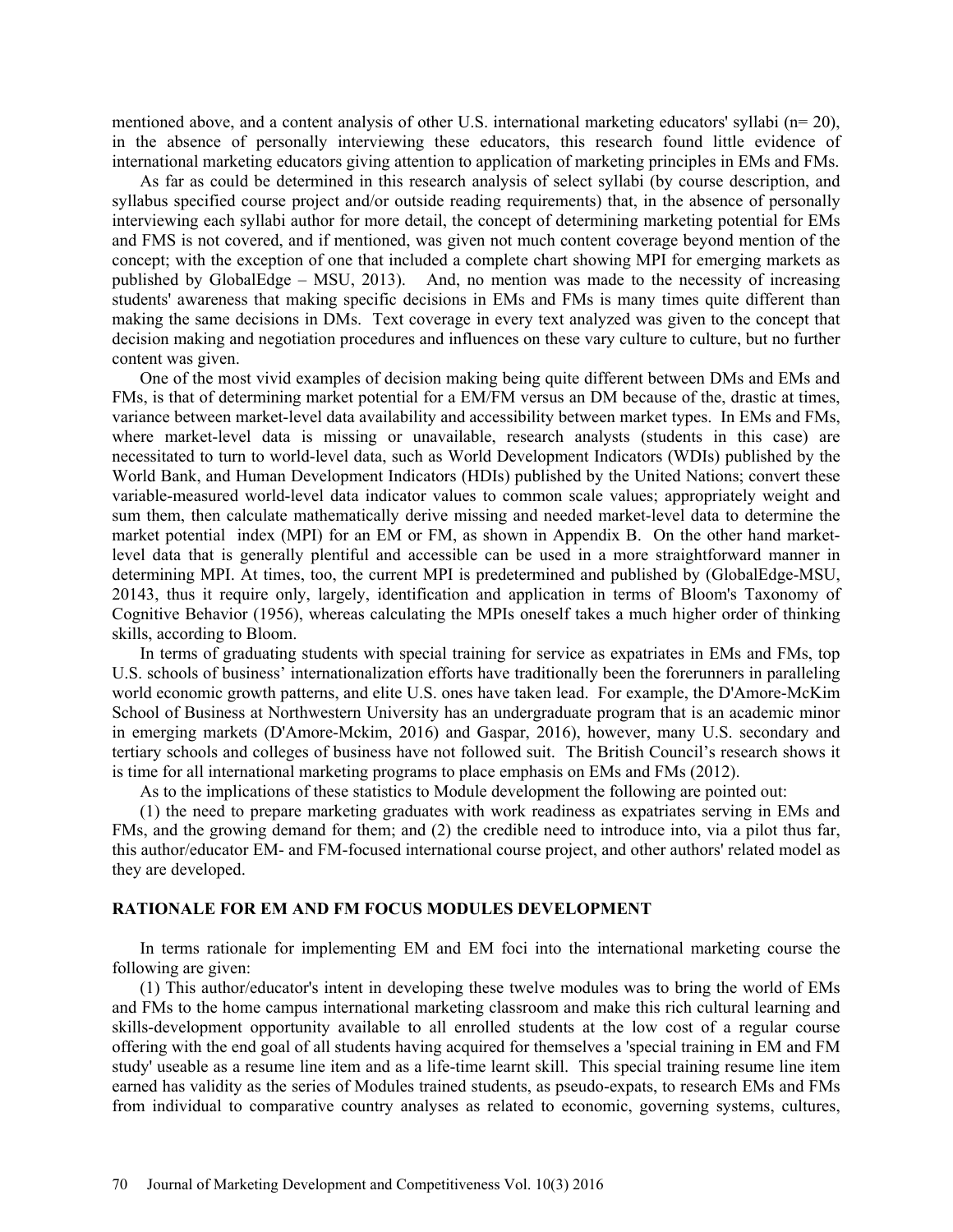economic and marketing infrastructures, and competitive landscapes for individual student's randomly drawn EM or FM; and these findings were shared class wide to promote common learning amongst all students. Students were encouraged to build an interview portfolio with their finished modules.

(2) All the Modules were important to develop, as no extant or primary research evidence was found where an international marketing educator had integrated like EM and FM comprehensive training modules in regularly offered international marketing course content.

(3) The development one Module on how marketing decisions are made differently in varying countries was important as no extant or primary research evidence was found where international marketing course professors or texts analyzed implemented course content coverage demonstrating how business decisions approaches vary country to country.

#### **Commonalities of Resources between Pilot One and Pilot Two**

*International Marketing (*Terpstra, Foley and Sarathy, 2012) as require text; Table 1 demonstrating the calculations of MPI in EMs and FMs; and Appendix A showing Dow Jones economic level strata, developed markets (DMs), emerging markets (EMs) and frontier markets (FMs) and member countries categorized within these strata, were all commonly used in Pilot 1 (Appendix B) and Pilot 2 (Appendix C). The countries in EM and FM stratums were used for randomly drawn individual student country of study.

In each Pilot, as students completed the Modules, individual students learned about, learn to navigate, and learn to apply the vast array of data on both governmental, government-related, and private entity websites, including the following: CIA World Factbook at cia.gov; Worldbank.org; United Nations.org; Heritage.com, GlobalEdge.MSU. edu; Euromonitor.com; Euler Hermes.us (country risk analysis); Export.gov; trade.gov; ustr.gov; census.gov; and several others.

#### **Pilot One (refer to Appendix B)**

Pilot One (Parts A and B) was implemented during the 2014 fall semester with a total of 120 students enrolled (40 in each of three sections). Using the common resources discussed above, Appendix B gives over view of the modules learned during this Pilot One and shows the logical sequence of module assignments over the semester. Pilot One modules were assigned as graded out of class experiential leaning opportunities, that students completed individually, up to a certain point in the semester, then remaining ones were completed by a team of randomly-drawn four class members who came as a team with his or her individual EM or FM country's research having been completed by each of them earlier in the semester.

For latter semester's module completions, the team worked collaboratively to construct a market selection matrix to help their choice of (from among the four team members' individually-researched EM or FM,) the team's one appropriate EM or FM country of entry that met team's predetermined decision criteria. MPI was most heavily weighted criterion, with other factors of research assigned lesser weights.

Each team randomly drew one product each from the professor-generated list of domestically wellselling products (and its average retail price) to be the team's product of entry. Teams were, following the modules logistically, asked to make a justified standardized or adaptation decision for each of product, price, place and promotion, as appropriate to country of entry needs and host country requirements.

The Part B series of modules were designed to move each team through the gain of new-to-them experiences, ranging from market of entry selection, to market entry method, and to planning an EM- or FM-appropriate marketing plan that each team eventually presented to the class at large via Power Point presentations. Team members evaluated each other; the professor evaluated the team.

#### **Second Pilot (See Appendix C)**

Pilot Two, was implemented during the Fall, Semester 2014. A total of one section of 42 enrolled students was offered the EM and FM enhanced international marketing content, for no reason other than due to the educator's other teaching assignments.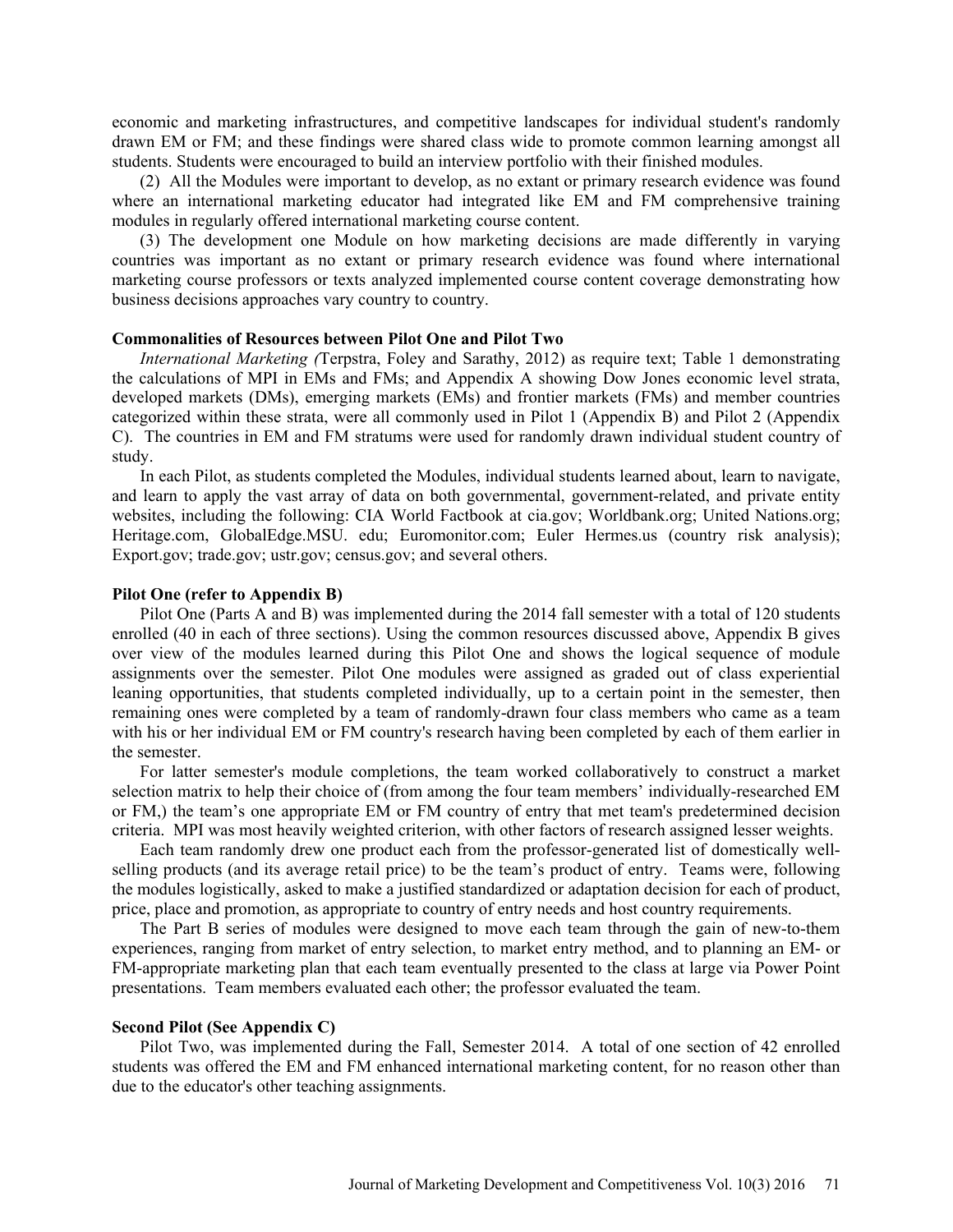Appendix C presents the overview of Pilot Two of the same learning modules as Pilot One, with slight modifications based on student feedback and professor insight from Pilot One. Largely, the difference between the two pilot semesters is that hands-on work of Pilot One was conducted by students out of class, whereas during Pilot Two these same modules were completed during in-class workdays that were alternated with lecture class days. The merits of each of these Pilot implementation logistics will be discussed below in the Findings section.

 Appendix D presents common benefits student derived from Pilot One and Pilot Two that were numerous, and very insightful, encouraging repeats of the EM and FM enhanced International Marketing course. At the end of the course in each Pilot, students were instructed on how to include their 'special training' as a line item of their resumes.

#### **FINDINGS**

#### **Pre-Test of Students Need for Student Exposure to Economic Strata and Country Categorizations**

The pre-test survey findings of students enrolled in the Pilots One and Two revealed that for the junior and senior level students enrolled in the Piloted EM and FM focus enhanced International Marketing course, the majority, 87%, did not readily identify what was meant by EM and FM countries as differentiated from DM countries, and the they no idea how the different marketing and other business decisions in these various economic strata country classifications affected being able to use, or not use, western-world derived business models. Because of students lack of acquaintance with this concept and because of lack of coverage in associated texts, this author felt it important to include the MPI in particular module in the set of Modules, as such specific training amongst students enables students to later, with experience, determine approximated market potential for near every country in the world -- a truly transnational skill, that can be useful in practice as well as in the interpretation of EM and FMcentric reports might be encounter at home or abroad.

# **Comparison of Pilot One/Pilot Two Implementation Methods and Learning Outcomes:**

#### *Educator's Perspective*

Regarding a comparison of first pilot (largely out of class experiential learning modules completed by students) and the second pilot (largely in-class completed experiential learning modules completed by students) this educator felt the in-class completed modules did not promote as 'deep' learning amongst students, as the in-class completed modules. Largely, this may have occurred as being outside of class the students had to 'think though' the project concepts and completion steps more carefully themselves as they didn't not have ready access to the professor, however to have e-mail to the professor 24/7 as a safety net when clarification was really needed. The drawback of Pilot Two was the requirement for continual inclass progressive rhythm of the class as students learned from lecture on upcoming work-in-class concepts for the upcoming work day in class to the next cycle of lecture then in-class workdays. , to lecture on the next upcoming workday concepts and following work day rhythm of implementing the Modules along with the regular class content. Progressive class to class learning worked well for students who never missed class, and not so well for those absentee, even in light of a tough absenteeism policy, as their 'catch up' questions bogged down others during their workday experiences. The out of class experiences did guide the educator to the need for the modules to be 'chunked' into small concepts to learn, a learning curve implemented into Pilot Two (see Appendix C

#### *Students' Perspective.*

Written feedback from students following Pilot One did validate that the out of class completed modules promoted 'deep' learning amongst student e than Pilot 2 the in class completed modules. The smaller 'chucked' modules were well received by students in Pilot 2. Students did like the idea of their privilege of emailing the professor with questions almost 24/7 after class day hours. The deep learning associated with Pilot One and not so deep learning associated with Pilot two was also verified by a comparison of exit tests (end of the semester finals) that were comprised of both multiple-choice and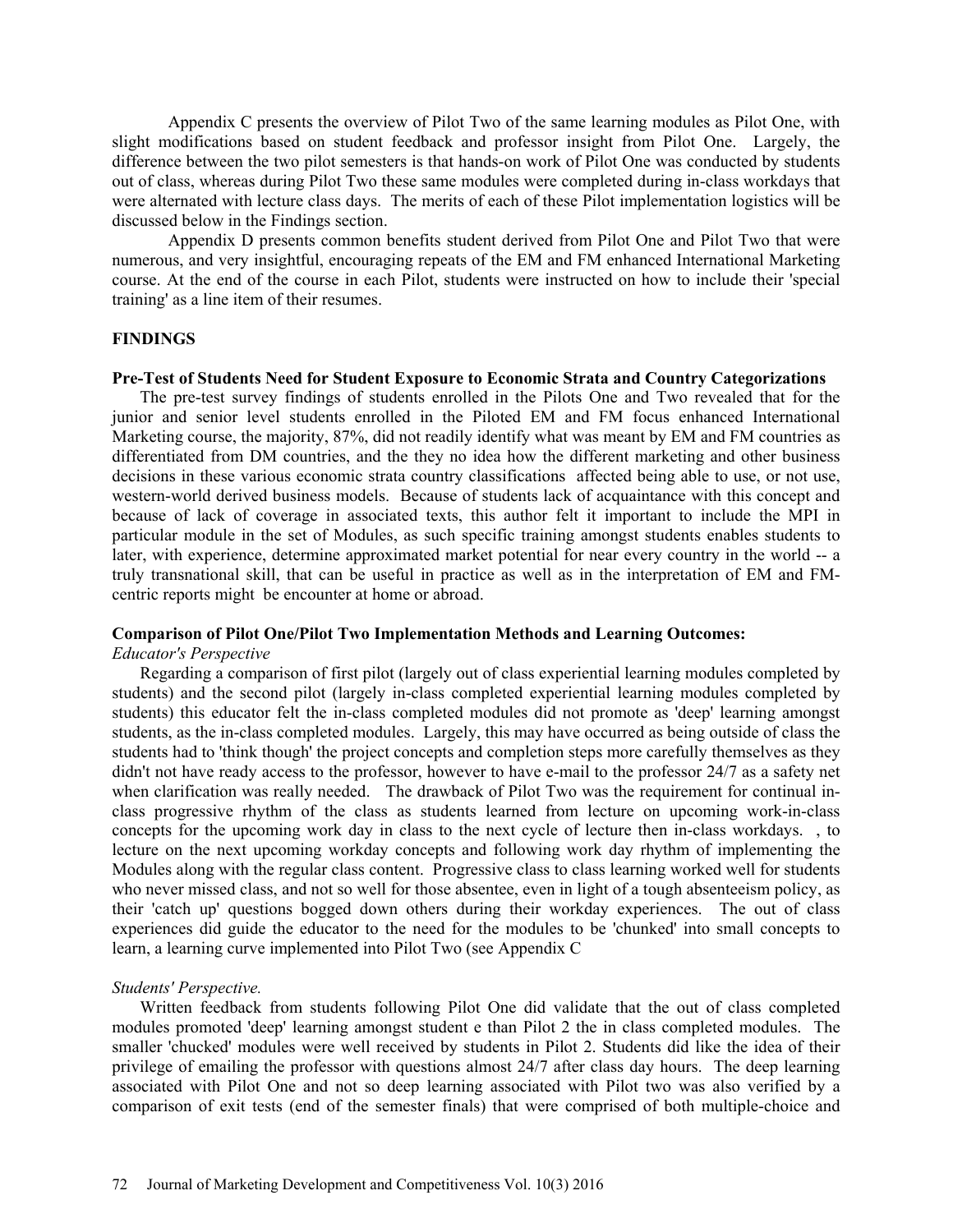short answer essay questions. That the 'deepest' student learning occurred in Pilot One may be an illustration of the fact that many students, others, will 'let you hold their hand' if you are available there in person, creating a situations where their ability to ask questions and receive answers readily, stunted their quest to learn from a more self-directed perspective,, which they did, largely with the out of class completed modules in Pilot One. Students' post-project written survey comments of commonly-derived benefits from Pilot One and Two are listed in Appendix D.

## **DISCUSSION AND CONCLUSIONS**

Both Pilot One and Pilot Two implementation methods were deemed successes for varying reasons. The planned overall learning outcome of both was to effectively acquaint international marketing course students, as pseudo-expats, to business environments in 40 different EMs or FMs (as discussed class wide) and to the various common business and risk analyses require for conducting business in in these markets and the differences between them. The Modules were delivered as planned in home campus classrooms at low cost (cost of regular course tuition), at a convenient location (their regular IM classroom), and were offered with high student accessibility (available to all enrolled IM students). Professor-prepared multi-page learning module class handouts that were duplicated at academic departmental expense, with the intent that these would eventually be, in repeat semesters, developed into a booklet made available to students at modest cost that could be added to each student's professional library. Student reflection papers were required that were required to include student thoughts as to the benefits he or she gained from each training module and his or her thoughts as to the implication(s) each training module held for marketing practitioners.

#### **Added Value Benefits of Modules Implementations**

As added value benefits to students completing the Modules, the following introductions were made to students and resources necessary for student follow up actions were provided: (1) NASBITE Certified Global Business Professional (CGBP) exam; (2) U.S. Licensed Customs Broker exam; (3) U.S. Foreign Commercial Service exam; (4) Global trade industry career sectors and specific career position within; and (5) Advice on including their complete 'Special Training' as a line item on their resume just under the 'Education' section.

#### **Conclusions**

The 'Special Training' as a line item, has already proven to be a 'float to the top' factor in a few recruiters' resume analyses processes. The incentive given for students to explore global career opportunities has result in two former student sharing their pursuit studying to take the NASBITE Certified Global Business Professional Exam and the U.S. Customs Brokers' Exam.

A most educator inspiring email came from a Pilot One student one year after finishing the course as a result of the 'Special Training' resume line item. In his interview process with a global intelligence firm he was asked to draft a country risk analysis. The 'hire' decision by this global firm contributes credence to the merits of providing this special training for marketing graduates. The portion of his email content follows:

"Y*our course gave me the hands on experience of navigating various government and nongovernment data bases to procure relevant information about doing business in foreign countries and the major risks associated with doing said business. It was these tools and experience that resulted in my being hired by a small global intelligence company based out of (name withheld in*  light of confidentiality) that provides executive security to (client type withheld in light of *confidentiality) business executives and their families while doing business abroad. The position I hold is 'Global Research Analyst,' and not a day goes by that I do not use something that I learned in your class when I am drafting travel briefs for our team and clients."*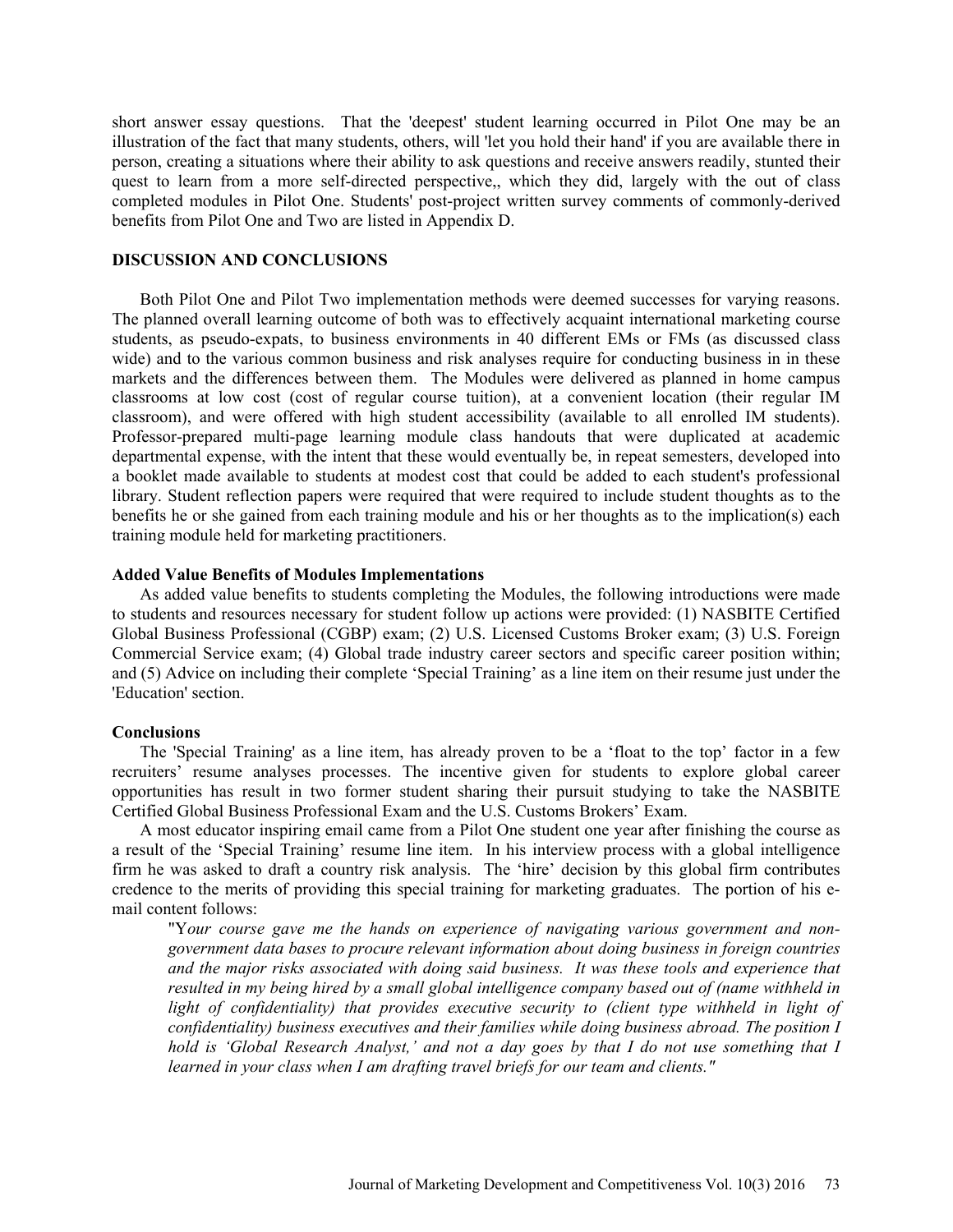From the educator perspective, students completing the Modules in either Pilot One or Pilot Two were endowed with a broadened global mindset, advanced research and thinking skills, and, in the educator's opinion, endowed with entry-level qualifications to serve as an EM or FM expatriate, or at least an assistant until company-specific training is offered him or her. In both pilot cases, participating students have benefited greatly by becoming more global competitive graduates and more competent global citizens who have gained an appreciation of and connection with emerging and frontier markets. In conclusion, Albers-Miller, Sigerstad & Straughan (2000) had previously identified a list of feasible study abroad alternatives providing near-equivalent benefits, to which this author feels this set of EM and FM focused modules could be added.

#### **TABLE 1**

# **EIGHT DIMENSIONS AND UNDERLYING WORLD DEVELOPMENT AND HUMAN DEVELOPMENT INDEXES AS MEASURE OF MARKET POTENTIAL INDEX (MPI) AS APPLIED TO EMERGING AND FRONTIER MARKET-RELATED PILOT PROJECT** *(Adapted*

| A. Eight Factors Underlying MPI<br>(TBD)         | <b>B.</b> Ascribed MSU Weights | C. Underlying Indicators                                                                                                                                                                                                 |
|--------------------------------------------------|--------------------------------|--------------------------------------------------------------------------------------------------------------------------------------------------------------------------------------------------------------------------|
| 1. Market Size: Common Score C =                 | 25/100                         | • Electricity Consumption<br>• Urban Population                                                                                                                                                                          |
| 2. Market Intensity: Common Score C =            | 15/100                         | • GNI per Capita Estimates<br><b>Using PPP</b><br>• Private Consumption as a $%$<br>of GDP                                                                                                                               |
| 3. Market Growth Rate: Common Score C =          | 12.5/50                        | • Average Annual Growth Rate<br>Of Primary Energy Used<br>(Between and )<br>• Real GDP Growth Rate                                                                                                                       |
| 4. Market Consumption Capacity: Common Score C = | 12.5/100                       | • Consumer Expenditure<br>Income<br>Share of Middle-Class                                                                                                                                                                |
| 5. Commercial Infrastructure: Common Score C =   | 10/50                          | • Cellular Mobile Subscribers<br>• Households with Internet<br>Access<br>• Main Telephone Lines<br>$\bullet$ Number of PC's<br>• Paved Road Density<br>• Population per Retail Outlet<br>• % of Households with Color TV |
| 6. Market Receptivity: Common Score =            | 10/100                         | • Per Capita Imports from US<br>• Trade as a Percentage of GDP                                                                                                                                                           |
| 7. Economic Freedom: Common Score =              | 7.5/50                         | • Economic Freedom Index<br>• Political Freedom Index                                                                                                                                                                    |
| 8. Country Risk: Common Score =                  | 7.5/50                         | • Business Risk Rating<br>• Country Risk Rating<br>• Political Risk Rating                                                                                                                                               |

*from MSU, Market Potential Index, 2013)* 

 $\mathcal{L}_\mathcal{L} = \mathcal{L}_\mathcal{L} = \mathcal{L}_\mathcal{L} = \mathcal{L}_\mathcal{L} = \mathcal{L}_\mathcal{L} = \mathcal{L}_\mathcal{L} = \mathcal{L}_\mathcal{L} = \mathcal{L}_\mathcal{L} = \mathcal{L}_\mathcal{L} = \mathcal{L}_\mathcal{L} = \mathcal{L}_\mathcal{L} = \mathcal{L}_\mathcal{L} = \mathcal{L}_\mathcal{L} = \mathcal{L}_\mathcal{L} = \mathcal{L}_\mathcal{L} = \mathcal{L}_\mathcal{L} = \mathcal{L}_\mathcal{L}$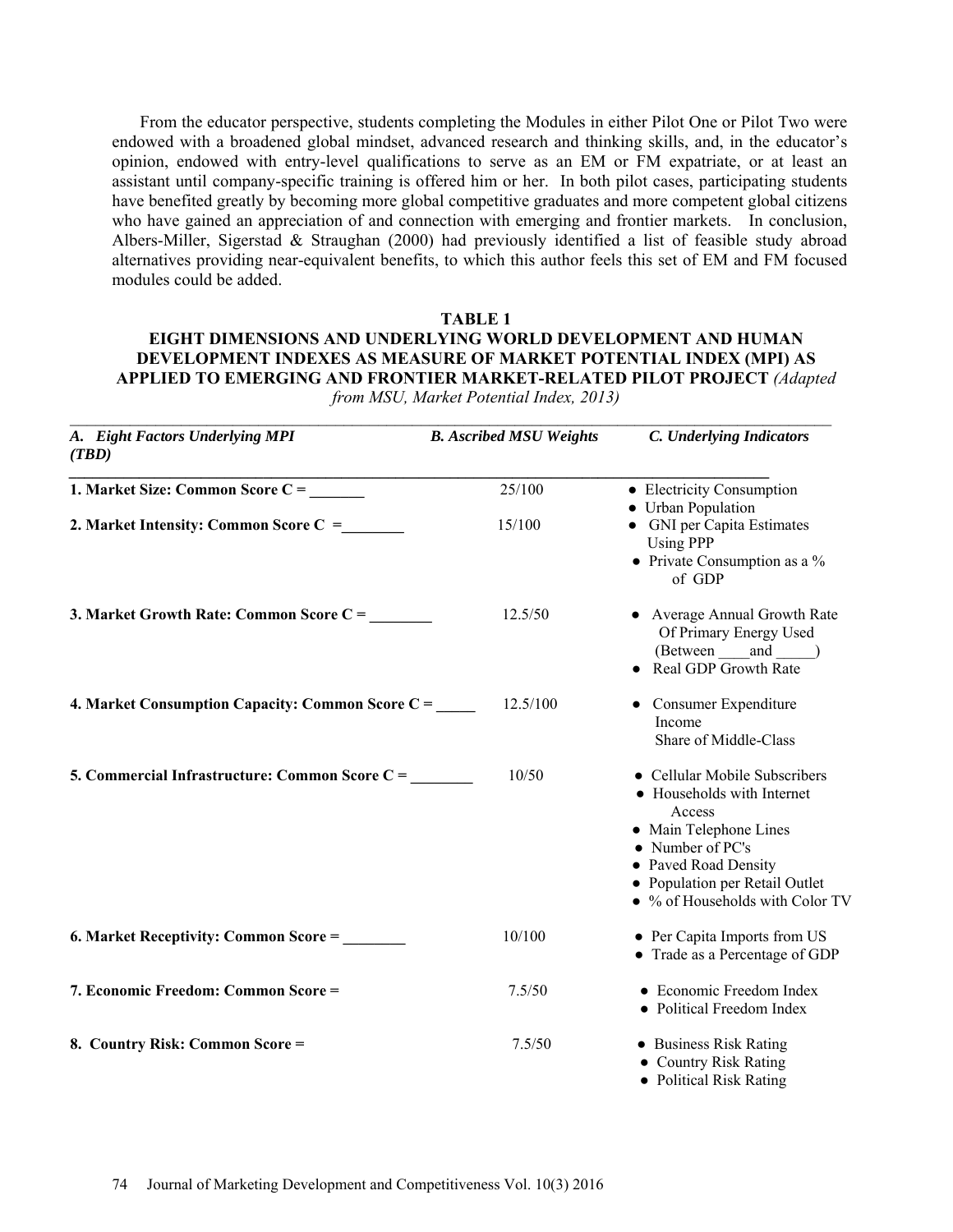|                    |  |  |  |  | Host Country Selection of 'Best' EM Country of Entry for Marketing Product X                                           |  |  |  |
|--------------------|--|--|--|--|------------------------------------------------------------------------------------------------------------------------|--|--|--|
|                    |  |  |  |  | <b>Legend:</b> Dimensions $1 - 8 =$ Eight MPI Dimensions of Market Potential of Country; $A = MPI$ Score; $B = Sum$ of |  |  |  |
| Ranks              |  |  |  |  |                                                                                                                        |  |  |  |
|                    |  |  |  |  | EM Country Dimension1 Dimension 2 Dimension 3 Dimension 4 Dimension 5 Dimension 6 Dimension 7                          |  |  |  |
| <b>Dimension 8</b> |  |  |  |  |                                                                                                                        |  |  |  |
|                    |  |  |  |  | Name: A B A B A B A B A B A B A B                                                                                      |  |  |  |
| A B                |  |  |  |  |                                                                                                                        |  |  |  |
| 1.                 |  |  |  |  |                                                                                                                        |  |  |  |
| 2.                 |  |  |  |  |                                                                                                                        |  |  |  |
| Etc.               |  |  |  |  |                                                                                                                        |  |  |  |
|                    |  |  |  |  |                                                                                                                        |  |  |  |

*NOTE 1: To determine overall weighted scores for each of above 8 MPI dimensions, multiple common scores A times weights B.* 

*NOTE 2: Sum of all 8 overall weighted dimension scores = MPI* 

*NOTE 3: SUM of RANKS: Highest Sum = High Market Potential; SUM of MPI Scores = Highest Sum = High Market Potential* 

# **APPENDIX A DOW JONES INDEXES COUNTRY CLASSIFICATION SYSTEM AS OF SEPTEMBER 2014 (DOW JONES, 2014)**

| <b>Developed Markets</b> | <b>Emerging Markets</b> | <b>Frontier Markets</b> |  |  |
|--------------------------|-------------------------|-------------------------|--|--|
| <b>THE AMERICAS:</b>     |                         |                         |  |  |
| Canada                   | <b>Brazil</b>           | Argentina               |  |  |
| US                       | Chile                   |                         |  |  |
| Colombia                 |                         |                         |  |  |
| Mexico                   |                         |                         |  |  |
| Peru                     |                         |                         |  |  |
| <b>ASIA/PACIFIC:</b>     |                         |                         |  |  |
| Australia                | China                   | Bangladesh              |  |  |
| Hong Kong                | India                   | Kazakhstan              |  |  |
| Japan                    | Indonesia               | Pakistan                |  |  |
| New Zealand              | Malaysia                | Sir Lanka               |  |  |
| Singapore                | Philippines             | Vietnam                 |  |  |
|                          | South Korea             |                         |  |  |
|                          | Taiwan                  |                         |  |  |
|                          | Thailand                |                         |  |  |
| <b>EUROPE:</b>           |                         |                         |  |  |
| Austria                  | Czech Republic          | Bulgaria                |  |  |
| Belgium                  | Hungary                 | Croatia                 |  |  |
| Denmark                  | Poland                  | Cyprus                  |  |  |
| Finland                  | Russia                  | Estonia                 |  |  |
| France                   | Turkey                  | Latvia                  |  |  |
| Germany                  |                         | Lithuania               |  |  |
| Greece                   |                         | Macedonia               |  |  |
| Iceland                  |                         | Malta                   |  |  |
| Ireland                  |                         | Romania                 |  |  |
| Italy                    |                         | Serbia                  |  |  |
| Luxembourg               |                         | Slovakia                |  |  |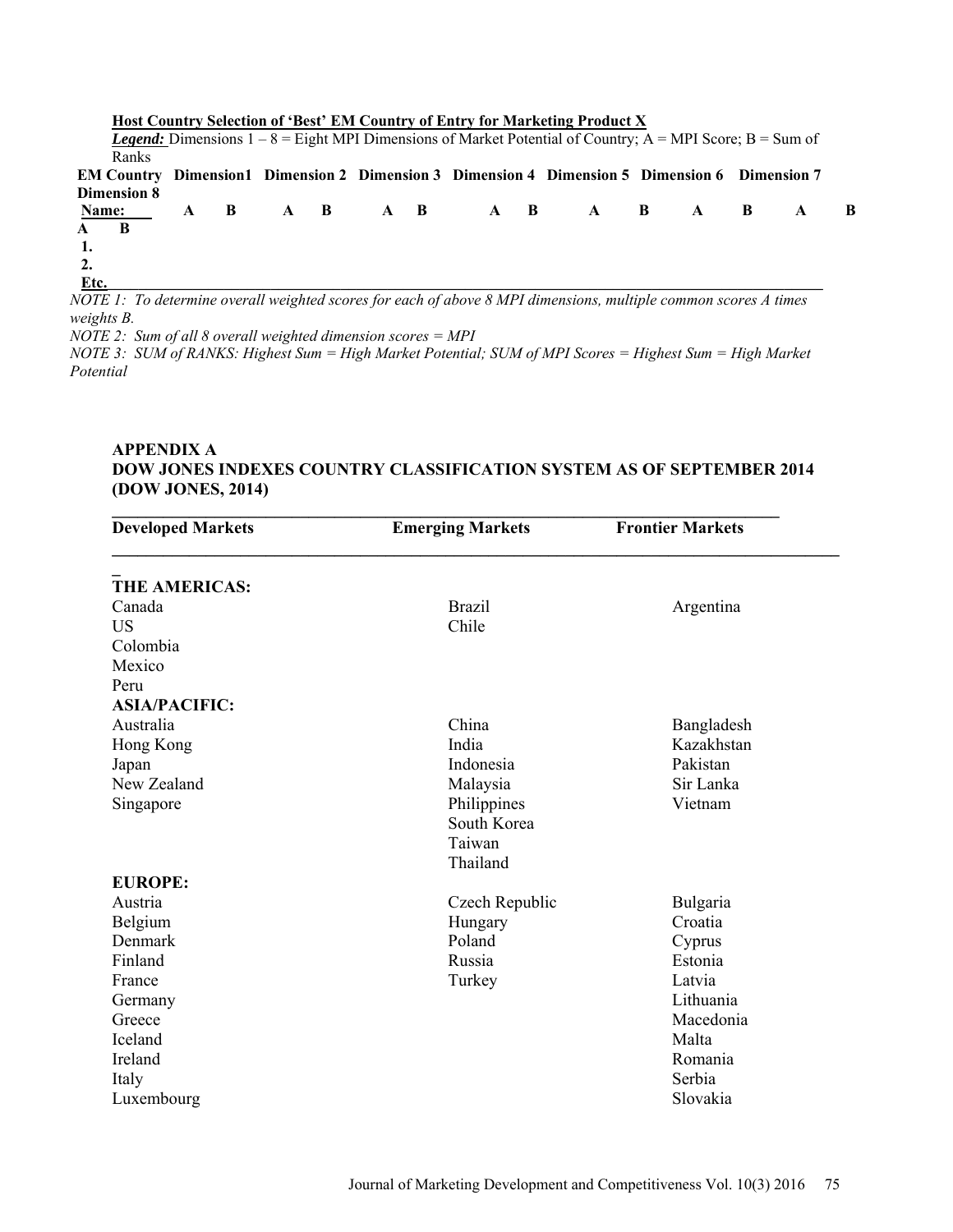Netherlands Slovenia Norway Ukraine Portugal Spain Sweden Switzerland United Kingdom

**MIDDLE EAST:**  Israel Bahrain

**AFRICA:** Egypt Kenya Morocco Mauritius South Africa Nigeria

Tunisia

# **APPENDIX B OVERVIEW OF EMERGING AND FRONTIER MARKET-RELATED COMPREHENSIVE PROJECT**

**\_\_\_\_\_\_\_\_\_\_\_\_\_\_\_\_\_\_\_\_\_\_\_\_\_\_\_\_\_\_\_\_\_\_\_\_\_\_\_\_\_\_\_\_\_\_\_\_\_\_\_\_\_\_\_\_\_\_\_\_\_\_\_\_\_\_\_\_\_\_\_\_\_\_\_\_\_\_\_\_\_\_\_\_\_** 

 $\_$ 

**INTEGRATED IN INTERNATIONAL MARKETING COURSE**  *(PILOT ONE, FALL SEMESTER, 2014)* 

 Jordan Kuwait Lebanon Oman Oman Changes Company of the Company of the Company of the Company of the Company of the Company of the Company of the Company of the Company of the Company of the Company of the Company of the Company of the Company o Qatar UAE

**Legend:** EM = emerging market; FM = frontier market

# **PROJECT SECTION A**

To be completed by individual students as related to randomly-drawn EM or FM:

| Project A.1        | Analysis of Economic Environment of EM or FM and Associated Risks                                                      |
|--------------------|------------------------------------------------------------------------------------------------------------------------|
| <b>Project A.2</b> | Analysis of Governing Systems Analysis EM or FM and Associate Risks                                                    |
| Project A.3        | <b>Analysis of Culture of EM or FM and Associated Risks</b>                                                            |
| Project A.4        | Analysis of Economic and Marketing Infrastructures of EM or FM and                                                     |
|                    | <b>Associated Risks</b>                                                                                                |
| Project A.5        | Analysis of Competitive Landscape of EM an FM and Associated Risks                                                     |
| Project A.6        | Determination of Market Potential Index for EM or FM using Approximation<br>(as shown in first portion of Appendix B). |

# **PROJECT SECTION B**

To be completed by teams of four students

Each of the following is to be based on team members' individual research findings from Project Section A as related to the team's randomly-drawn, well-selling domestic product, that is selling at a professor assigned current market selling price in the home domestic market.

# **Project B.1 Determine EM or FM Country of Country by completing Market Selection Matrix (as shown in second part of Appendix B)**

# **Project B.2 Determine Appropriate EM or FM Market Entry Strategy**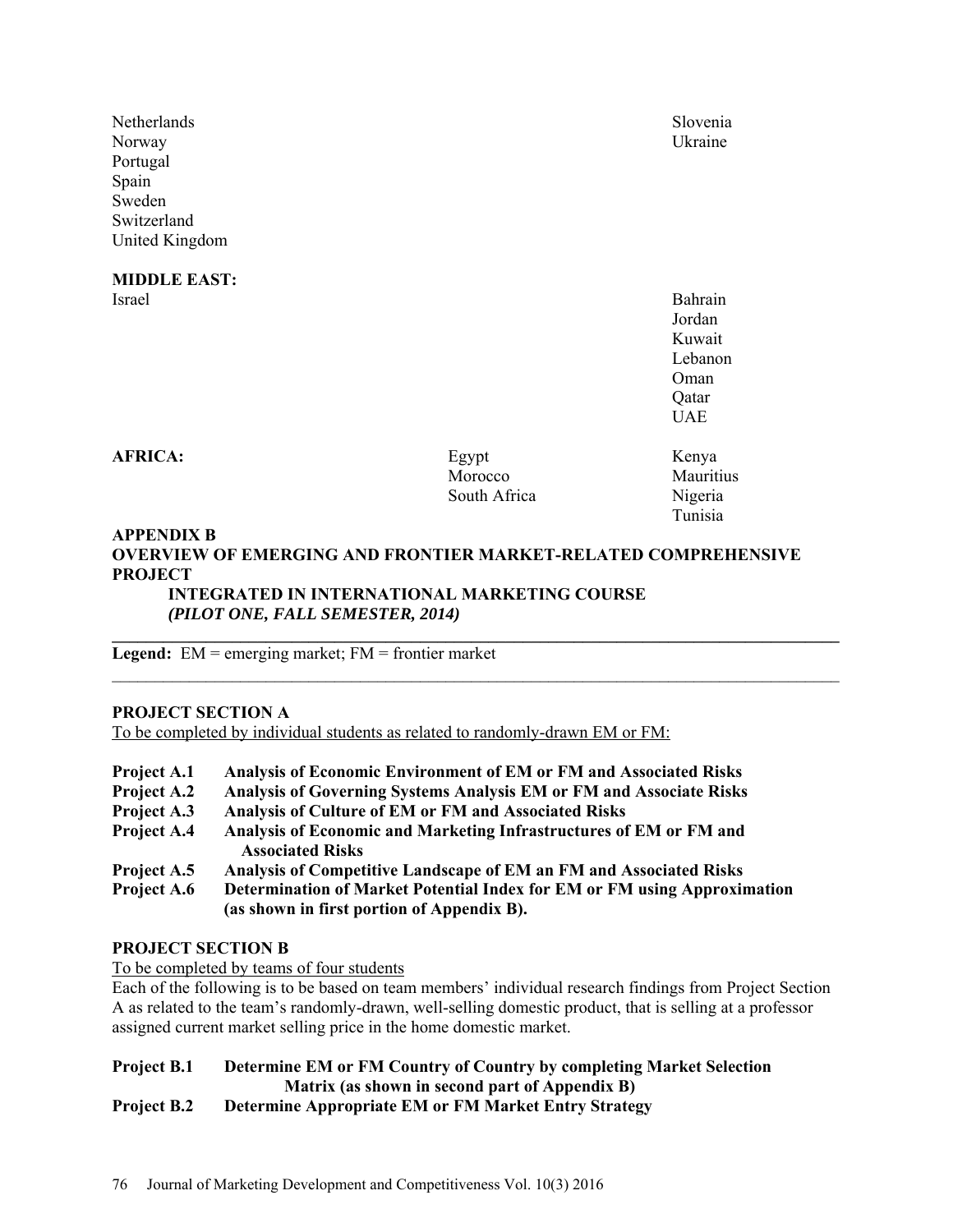**Project B.3 Determine Product Standardization or Adaptation Policy, Strategy, and Tactics Project B.4 Determine Place Standardization or Adaptation Policy, Strategy and Tactics Project B.5 Determine Price Standardization or Adaptation Policy, Strategy and Tactics Project B.6 Determine Promotion Standardization or Adaptation Policy, Strategy and Tactics: To promote one common U.S. use of the product. To promote one creative, but legal and ethical, use of the product e.g., use of paste shoe polish as an art medium, or use of baby shampoo in dog baths. Project B.7 Create Team Power Point Presentation of Marketing Plan Project B.8 Team Member's Evaluation of Each Other** 

## **APPENDIX C** *(Page 1 of 2 pages)*

# **OVERVIEW OF EMERGING AND FRONTIER MARKET-RELATED COMPREHENSIVE PROJECT (PILOT TWO, FALL SEMESTER, 2015)**

**Legend:** EM = Emerging Markets; FM = Frontier Markets; IMMs – International Marketing Managers Note: Intent of this modified course project was for students to gain 'exposure' to EMs and FMs and the complexity of responsibilities of marketing managers as expatriates in EMs and FMs. As well, this project as modified introduced introduce students to needed web-based international marketing related statistics and information. The hands on, in- class skills building was intended to give students a 'taste' of handon experiences expected of EM and FM expatriates, but lessen students' out of class load, a concern of Pilot One.

## **Part A – Introduction to Course and Professional EM and FM Skill-Building Projects**

Career Sectors and Individual Jobs Positions within the Global Trade Industry

Professional Development Opportunities in Addition to Present Course:

- a. U.S. Customs Broker Examination
- b. NASBITE Global Business Professional (CGBP) Examination
- c. U.S. Foreign Commercial Service Examination

# **Part B – Analyzing Emerging and Frontier Markets, Determining Market Potential, and Making Market Selection and Entry Strategy Decisions**

*EM- and FM-Related projects as carried out in the classroom on alternate days with lecture/textbook material coverage first then an in-class skills-building module was complete by students the following each class day.* 

Individual Student Completed Skill Building Training Modules for Randomly-Drawn EM or FM:

- **B. 1 Lecture: Implications of Economic Environment for IMMs Skill-Building Special Training Module # 1: Analyzing Economic Environments of EM or**
- **FM.**

**B. 2 - Lecture: Implications of Country Governing Systems and Political and Legal Systems for IMMs** 

**Skill-Building Special Training Module # 2: Analyzing Governing Systems and PoliticalAnd Regulatory Systems in EMs and FMs.** 

**B. 3 - Lecture: Implications of Culture for IMMs Skill-Building Special Training Module # 3: Analyzing EM and FM Cultures**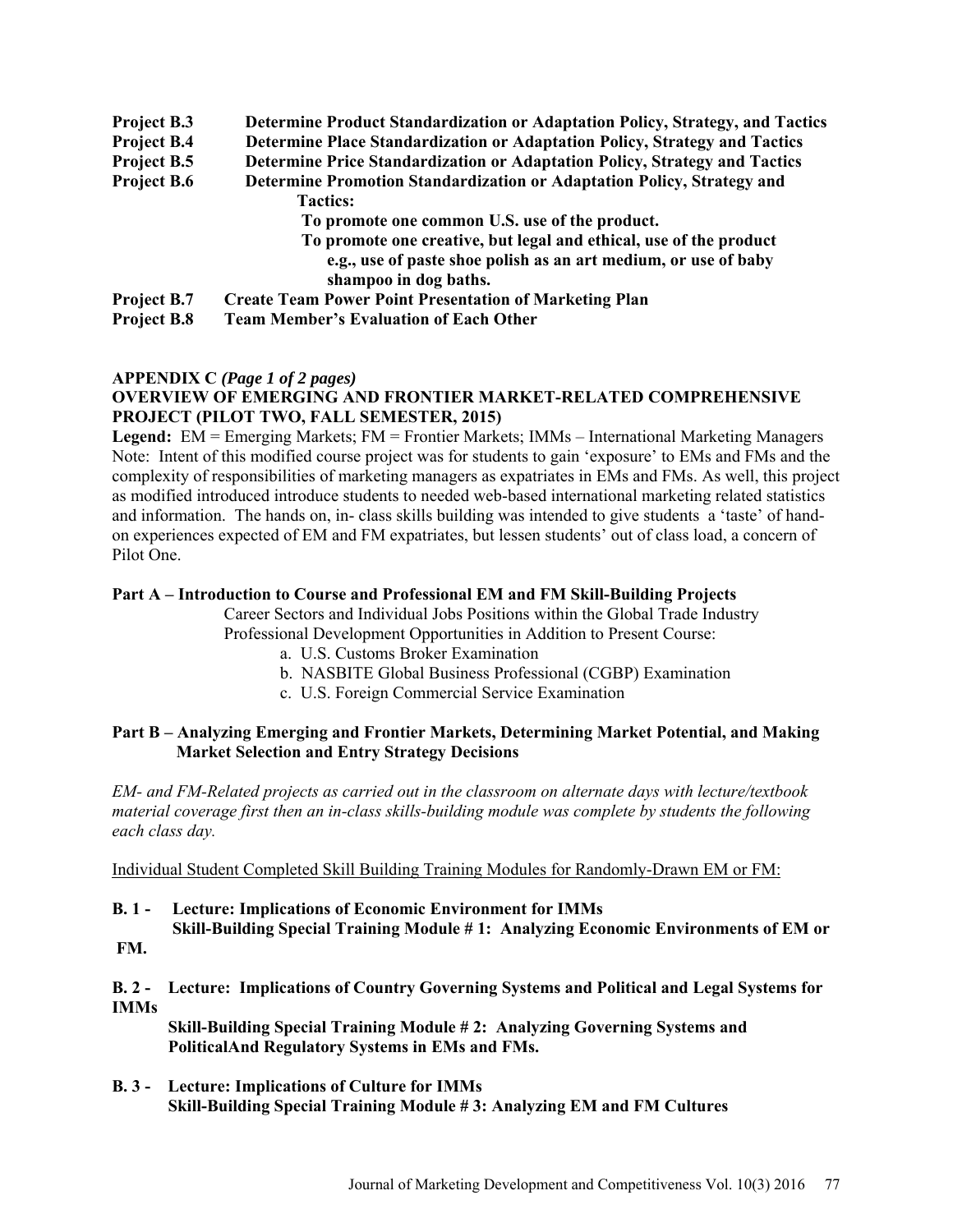- **B. 4- Lecture on Implications of National Infrastructures and Marketing Systems for IMMs Skills-Building Special Training Module # 4: Analyzing EM and FM National Infrastructures and Marketing Systems**
- **B. 5- Lecture on Implications of International Marketing Research and Databases for IMMs Skills Building Module # 5: Conducting International Marketing Research in EMs & FMs**
- **B. 6- Lecture on Implications of Market Potential Index (MPI) for on IMMs Skills-Building Module #6: Determination of MPI for EMs and FMs using World-level Data Conversion to Approximated Market-Level Data (as shown in top portion of Appendix B)**

Team of four student completed learning exercises (use randomly-drawn, domestic product/U.S. Selling Price

**B. 7- Lecture on Implications of Foreign Market Selection for IMMS Skills-Building Module # 7: Team Foreign Market Selection Matrix Completion for Members' EMs or FMs (as shown in Bottom Portion of Appendix B) and Rational for** 

# **Decision**

*APPENDIX C (Page 2 of 2 pages) Overview of Emerging and Frontier Market-Related Comprehensive Project (Page 2 of 2) (Pilot Two, piloted in Fall Semester, 2015)* 

- **B. 8- Lecture on Implications of Alternative Marketing Entry Methods for IMMs Skills-Building Module # 8: Team Decision Making Relative to Appropriate EM or FM Market Entry Method for Team Product and Rationale for Decision**
- **B. 9- Lecture on Implications of International Product Policy for IMMs Skills-Building Module # 9: Team Decision of Whether to Standardization or Adapt Product for EM or FM and Rationale for Decision**
- **B. 10- Lecture on Implication International Branding Policy for IMMs Skills-Building Module # 10: Team Decision of Whether to Standardize or Adapt Brand for EM or FM markets and Determination of Brand Promise, Brand Name and Brand Tag Line and Rationale for Branding Decision**
- **8. 11- Lecture on Implications of International Supply Chain and Place Strategy for IMMs Skills-Building Module # 11: Team Decision Making of Whether to Standardize or Adapt Place Strategy for EM or FM and Rationale for Decision**
- **8. 12- Lecture on Implications of International Pricing for IMMs Skills-Building Module # 12: A. Team Decision Making of Whether to Standardize or Adapt Price for EM or FM and rationale for decision**

**B. Team Completion of Foreign Market Pricing Process Exercise that ranged from team's determination of domestic normal manufacturing costs (determined by backing out U.S. retailer margin of 20% from average selling price) to adding**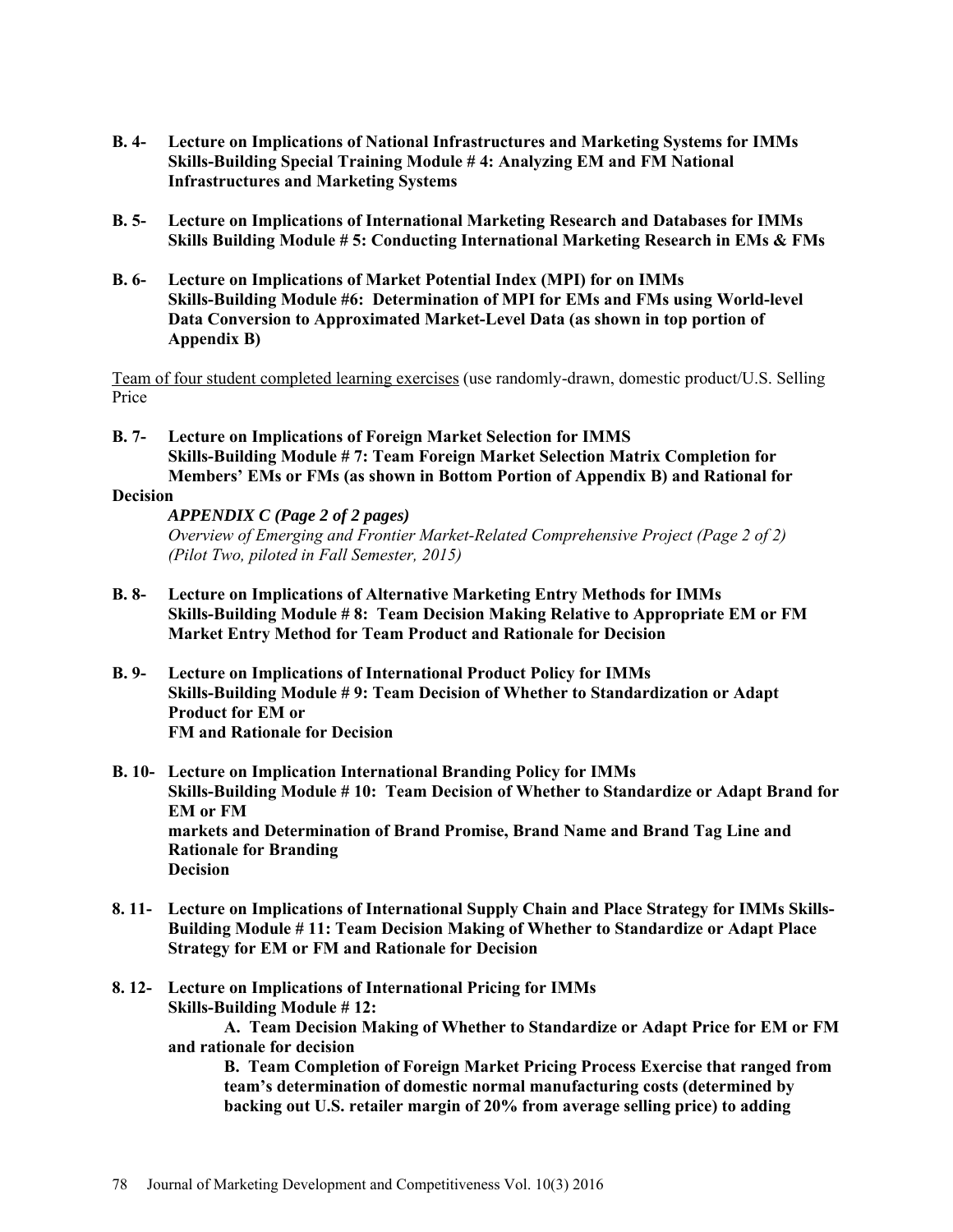**shipping and export costs (as a % ), international transportation costs (as a %), Import clearance costs and tariffs and other Import Taxes owned (as a tariff) based on HS code (Schedule B Code, as published by census.gov) for product being imported to EM or FM; and further adding inland market of entry transportation costs (as a %) and international retailer's margin (as a %). Note: Professor provided the estimated %s to be added.** 

**Review and Summation:** (1) Evaluation of Value-Added Career Benefits Derived from EM- and FM-Related Project as Applicable to EM and FM Expatriates; (2) Documenting earned 'Special Training' designation as resume line item; and (3) Evaluation of Learning Outcomes (Student Perspective and Educator Perspective).

# **APPENDIX D PARTICIPATING STUDENT INSIGHTS RELATED TO EM- AND FM-FOCUSED PROJECT (PILOT ONE AND TWO)**

**\_\_\_\_\_\_\_\_\_\_\_\_\_\_\_\_\_\_\_\_\_\_\_\_\_\_\_\_\_\_\_\_\_\_\_\_\_\_\_\_\_\_\_\_\_\_\_\_\_\_\_\_\_\_\_\_\_\_\_\_\_\_\_\_\_\_\_\_\_\_\_\_\_\_\_\_\_\_\_\_\_\_\_\_\_** 

- 1. Learned international awareness and developed IM analysis skills.
- 2. Developed an awareness of emerging and frontier markets of which most were unaware.

3. Created world mindset and a feeling of world connectedness and appreciation for economic dependencies.

- 4. Experienced use of higher order thinking skills providing sense of accomplishment.
- 5. Opened for a world of travel options, otherwise never considered.
- 6. Promoted realization of fast closing gap between world's cultures.
- 7. Promoted realization that IMMs serve as cultural change agents, positively and negative.
- 8. Introduced the concept that barriers or lack of barriers of trade can diminish or stimulate world.
- 9. Developed awareness of high demand and short supply of transnationally-competent expatriates.
- 10. Offered training with some pseudo-reality of task accomplishments expected of EM and FM posted expatriates.
- 11. Offered involvement, active and self-directed learning opportunities.
- 12. Promoted global citizenry and lessened border-inhibiting perspectives.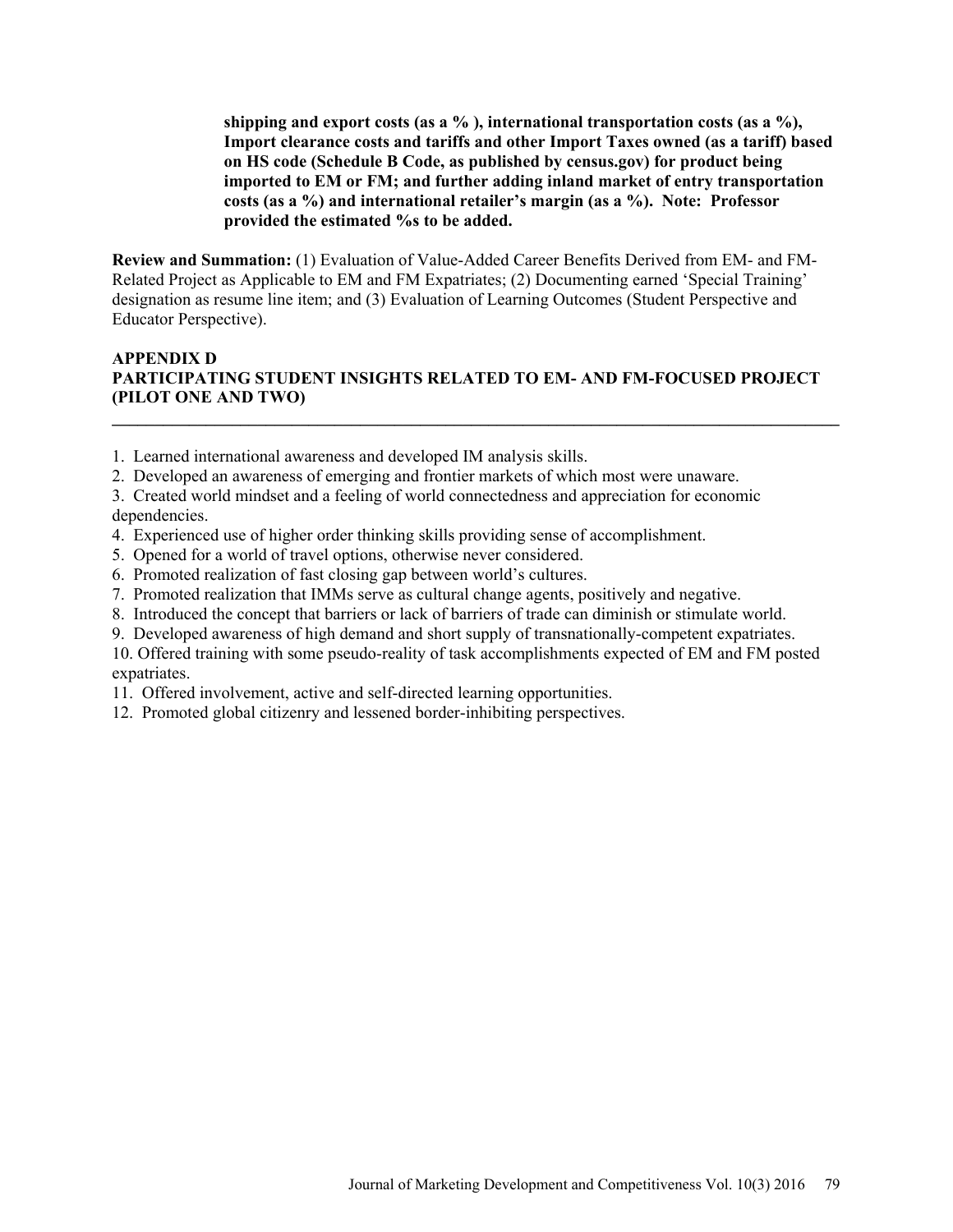# **REFERENCES**

- AACSB (2011*). Globalization of Management Education: Changing International Structures, Adaptive Strategies, and the Impact on Institutions*, Emerald Group Publishing: UK
- Albers-Miller, N.D., Sigerstad, T.D. & Straughan, R.D. (2000). Internationalization of the undergraduate curriculum. Insights from Recruiters. *Journal of Teaching International Business*, 11 (4), 55-80.
- Alsever, J. (2013). The great expatriate hiring boom. *Fortun*e, Retrieved May 12, 2015, from http://fortune.com/2013/05/15/the-great-expatriate-hiring-boom/.
- Bloom, B.S. (1956). Taxonomy of educational objectives handbook: Cognitive domain. New York: Longmans Green.
- British Council (2012). The shape of things to come: Higher education global trends and emerging opportunities to 2020. Retrieved November 14, 2015, from https://www.britishcouncil.org/ sites/default/files/the\_shape\_of\_things\_to\_come\_higher\_education\_global\_trends\_and\_emer

ging\_opportunities\_to\_2020.pdf

- Chalré Associates (2015). Main reasons for expatriate failure. Retrieved November 11, 2015, from http://www.chalre.com/hiring\_managers/reasons\_expat\_failure.htm.
- Connelly, B. L. (2009). Transnational entrepreneurs, worldchanging entrepreneurs, and ambassadors: a typology of the new breed of expatriates. *International Entrepreneurship and Management Journal*, (6) 1, pp. 39 – 53.
- Cussen, M. P. (2013). The difference between emerging and frontier markets. (September 20) Retrieved November 10, 2015, from http://www.investopedia.com/articles/ investing/092013/difference-between-emerging-and-frontier-economies/.
- D'Amore-McKim (2016). Emerging markets minor. D'Amore-Mckim School of Business. Retrieved September 28, 2016, from: www.danire-mckim.northwestern.
- Dow Jones (2014). Country Classification System, Retrieved November 1, 2015, from Clahttp://www.djindexes.com/mdsidx/downloads/brochure\_info/Dow\_Jones\_Indexes\_Country\_ Classification\_System.pdf.
- *Entrepreneur 2*, (2013). Young American entrepreneurs ahead. *Working Abr*oad. November 26, Retrieved May 13, 2015, from http://myinternationaladventues. com/ 11/young-american-entrepreneurs-abroad.
- *Fusion* (2016). Less than 10 percent of U.S. college students study abroad. Retrieved September 20,
- 2016, from http://fusion.net/story/27572/americas-students-abroad-dont-look-like-americansstudents-at.
- Gaspar, J. (2016). Conducting Business in Emerging Markets: The case of BRICS, Center for International Business Studies, Mays Business School, Texas A&M University, *Innovation Fund for Global Education.* Retrieved September 29, 2016, from: http://globalsupport .tamu.edu/create-programs/innovation-fund-for-global-education – (IFGE)/att/.
- GlobalEdge, MSU (2013). Market potential index (MPI) for emerging markets. Retrieved July 2013, from http://globaledge.msu.edu/mpi/2013 (April 13).
- Held, D. (2000). *A Globalizing World: Culture, Economics, and Politics*. Psychology Press, Taylor & Francis Group: KY.
- *ICEF Monitor* (2014). The growing role of emerging markets in shaping global demand. (6 March). Retrieved November 9, 2015, from monitor.icef.com/2014.
- IIE (2016). U.S. students studying abroad, Abstract. *Open Doors 2015 Report*. Retrieved September 29, 2016, from: http://www.iie.org/Who-We-Are/News-and-Events/Press-Center/Press-Releases/2015/201/.